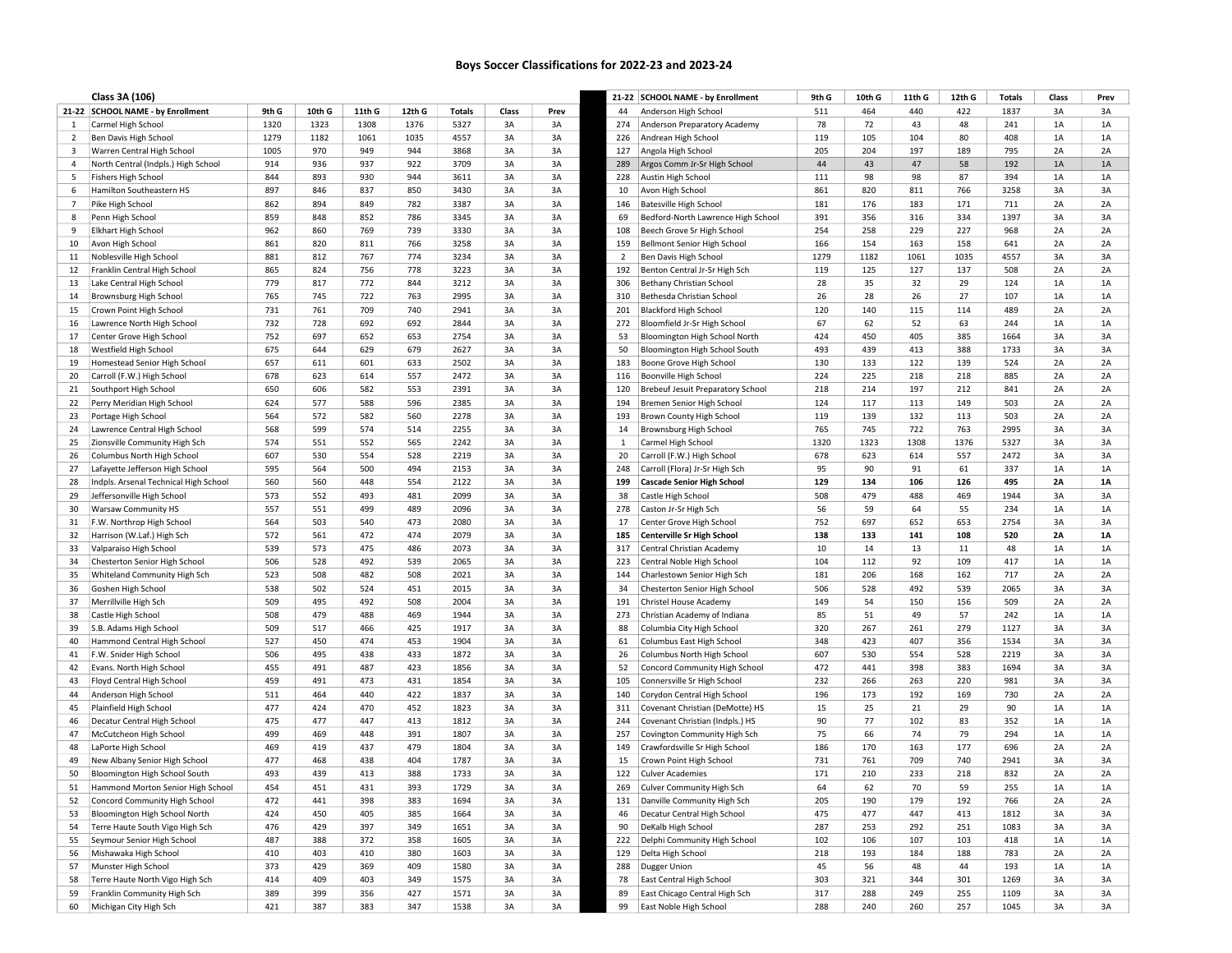|     | 21-22 SCHOOL NAME - by Enrollment     | 9th G | 10th G     | 11th G | 12th G | <b>Totals</b> | Class | Prev      | 44  | Anderson High School                               | 511            | 464 | 440 | 422    | 1837         | 3A        | 3A        |
|-----|---------------------------------------|-------|------------|--------|--------|---------------|-------|-----------|-----|----------------------------------------------------|----------------|-----|-----|--------|--------------|-----------|-----------|
| 61  | Columbus East High School             | 348   | 423        | 407    | 356    | 1534          | 3A    | 3A        | 202 | Eastbrook High School                              | 138            | 120 | 112 | 119    | 489          | 2A        | 2A        |
| 62  | F.W. North Side High School           | 363   | 412        | 394    | 344    | 1513          | 3A    | 3A        | 210 | Eastern (Greentown) Jr & Sr HS                     | 135            | 108 | 106 | 107    | 456          | 2A        | 2A        |
| 63  | Kokomo High School                    | 386   | 385        | 359    | 380    | 1510          | 3A    | 3A        | 232 | Eastside Junior-Senior High Sch                    | 106            | 92  | 102 | 89     | 389          | 1A        | 1A        |
| 64  | Greenfield-Central High Sch           | 373   | 387        | 377    | 337    | 1474          | 3A    | 3A        | 125 | Edgewood High School                               | 212            | 198 | 194 | 198    | 802          | 2A        | 2A        |
| 65  | Huntington North High School          | 391   | 368        | 377    | 306    | 1442          | 3A    | 3A        | 299 | Elkhart Christian Academy                          | 34             | 38  | 36  | 40     | 148          | 1A        | 1A        |
| 66  | Muncie Central High School            | 378   | 374        | 361    | 324    | 1437          | 3A    | 3A        | 9   | Elkhart High School                                | 962            | 860 | 769 | 739    | 3330         | 3A        | 3A        |
| 67  | Northridge High School                | 374   | 340        | 362    | 334    | 1410          | 3A    | 3A        | 118 | Evans. Bosse High School                           | 231            | 226 | 206 | 216    | 879          | 2A        | 2A        |
| 68  | Pendleton Heights High School         | 371   | 360        | 329    | 349    | 1409          | 3A    | 3A        | 83  | Evans. Central High School                         | 329            | 299 | 274 | 280    | 1182         | 3A        | 3A        |
| 69  | Bedford-North Lawrence High School    | 391   | 356        | 316    | 334    | 1397          | 3A    | 3A        | 293 | Evans. Christian School                            | 52             | 41  | 43  | 41     | 177          | 1A        | 1A        |
| 70  | Mooresville High School               | 385   | 338        | 337    | 331    | 1391          | 3A    | 3A        | 318 | Evans. Day School                                  | $\overline{3}$ | 17  | 12  | 12     | 44           | 1A        | 1A        |
| 71  | F.W. South Side High School           | 348   | 360        | 383    | 294    | 1385          | 3A    | 3A        | 74  | Evans. F. J. Reitz High Sch                        | 362            | 360 | 300 | 325    | 1347         | 3A        | 3A        |
| 72  | F.W. Wayne High School                | 391   | 344        | 330    | 314    | 1379          | 3A    | 3A        | 77  | Evans. Harrison High Sch                           | 361            | 326 | 316 | 277    | 1280         | 3A        | 3A        |
| 73  | Mt. Vernon (Fortville) High School    | 360   | 375        | 311    | 329    | 1375          | 3A    | 3A        | 196 | Evans. Mater Dei HS                                | 124            | 130 | 120 | 122    | 496          | 2A        | 2A        |
| 74  | Evans. F. J. Reitz High Sch           | 362   | 360        | 300    | 325    | 1347          | 3A    | 3A        | 42  | Evans. North High School                           | 455            | 491 | 487 | 423    | 1856         | 3A        | 3A        |
| 75  | Richmond High School                  | 356   | 367        | 291    | 313    | 1327          | 3A    | 3A        | 175 | Evans. Reitz Memorial HS                           | 154            | 143 | 128 | 131    | 556          | 2A        | 3A        |
|     |                                       | 343   | 290        | 320    | 333    | 1286          | 3A    | 3A        | 111 | F.W. Bishop Dwenger HS                             | 209            | 255 | 252 | 212    | 928          | 2A        | 2A        |
| 76  | Martinsville High School              |       |            |        |        |               |       |           |     |                                                    |                |     |     |        |              |           |           |
| 77  | Evans. Harrison High Sch              | 361   | 326        | 316    | 277    | 1280          | 3A    | 3A        | 204 | F.W. Bishop Luers HS                               | 132            | 126 | 119 | 104    | 481          | 2A        | 2A        |
| 78  | East Central High School              | 303   | 321        | 344    | 301    | 1269          | 3A    | 3A        | 271 | F.W. Blackhawk Christian Jr-Sr HS                  | 71             | 51  | 65  | 58     | 245          | 1A        | 1A        |
| 79  | Hobart High School                    | 312   | 325        | 295    | 332    | 1264          | 3A    | 3A        | 270 | F.W. Canterbury School                             | 61             | 66  | 59  | 65     | 251          | 2A        | 2A        |
| 80  | Logansport Comm High Sch              | 327   | 319        | 319    | 287    | 1252          | 3A    | 3A        | 165 | F.W. Concordia Lutheran HS                         | 163            | 140 | 149 | 158    | 610          | 2A        | 2A        |
| 81  | Gary West Side Leadership Acad.       | 338   | 306        | 286    | 300    | 1230          | 3A    | 3A        | 62  | F.W. North Side High School                        | 363            | 412 | 394 | 344    | 1513         | 3A        | 3A        |
| 82  | Greenwood Community High Sch          | 312   | 299        | 289    | 293    | 1193          | 3A    | 3A        | 31  | F.W. Northrop High School                          | 564            | 503 | 540 | 473    | 2080         | 3A        | 3A        |
| 83  | Evans. Central High School            | 329   | 299        | 274    | 280    | 1182          | 3A    | 3A        | 41  | F.W. Snider High School                            | 506            | 495 | 438 | 433    | 1872         | 3A        | 3A        |
| 84  | Jennings County High School           | 339   | 303        | 290    | 249    | 1181          | 3A    | 3A        | 71  | F.W. South Side High School                        | 348            | 360 | 383 | 294    | 1385         | 3A        | 3A        |
| 85  | New Palestine High School             | 304   | 290        | 291    | 282    | 1167          | 3A    | 3A        | 72  | F.W. Wayne High School                             | 391            | 344 | 330 | 314    | 1379         | 3A        | 3A        |
| 86  | Indpls. Crispus Attucks HS            | 336   | 293        | 280    | 234    | 1143          | 3A    | 3A        | 280 | Faith Christian School                             | 60             | 73  | 46  | 53     | 232          | 1A        | 1A        |
| 87  | Shelbyville Sr High Sch               | 315   | 289        | 285    | 244    | 1133          | 3A    | 3A        | 5   | <b>Fishers High School</b>                         | 844            | 893 | 930 | 944    | 3611         | 3A        | 3A        |
| 88  | Columbia City High School             | 320   | 267        | 261    | 279    | 1127          | 3A    | 3A        | 43  | Floyd Central High School                          | 459            | 491 | 473 | 431    | 1854         | 3A        | 3A        |
| 89  | East Chicago Central High Sch         | 317   | 288        | 249    | 255    | 1109          | 3A    | 3A        | 235 | Forest Park Jr-Sr High Sch                         | 107            | 73  | 98  | 107    | 385          | 1A        | 1A        |
| 90  | DeKalb High School                    | 287   | 253        | 292    | 251    | 1083          | 3A    | 3A        | 114 | Frankfort Senior High School                       | 268            | 209 | 213 | 203    | 893          | 2A        | 2A        |
| 91  | Roncalli High School                  | 278   | 252        | 261    | 290    | 1081          | 3A    | 3A        | 12  | Franklin Central High School                       | 865            | 824 | 756 | 778    | 3223         | 3A        | 3A        |
| 92  | Plymouth High School                  | 270   | 302        | 246    | 262    | 1080          | 3A    | 3A        | 59  | Franklin Community High Sch                        | 389            | 399 | 356 | 427    | 1571         | 3A        | 3A        |
| 93  | Indpls. Cathedral HS                  | 288   | 298        | 248    | 239    | 1073          | 3A    | 3A        | 134 | Franklin County High                               | 207            | 182 | 186 | 181    | 756          | 2A        | 2A        |
| 94  | Lowell Senior High School             | 265   | 267        | 289    | 247    | 1068          | 3A    | 3A        | 167 | Garrett High School                                | 157            | 152 | 144 | 151    | 604          | 2A        | 2A        |
| 95  | New Haven High School                 | 305   | 293        | 237    | 229    | 1064          | 3A    | 3A        | 81  | Gary West Side Leadership Acad.                    | 338            | 306 | 286 | 300    | 1230         | 3A        | 3A        |
| 96  | Kankakee Valley High School           | 291   | 256        | 261    | 254    | 1062          | 3A    | 3A        | 147 | Gibson Southern High School                        | 195            | 191 | 147 | 171    | 704          | 2A        | 2A        |
| 97  | Marion High School                    | 297   | 248        | 232    | 270    | 1047          | 3A    | 3A        | 160 | Glenn High School                                  | 174            | 150 | 166 | 148    | 638          | 2A        | 2A        |
| 98  | Jasper High School                    | 267   | 262        | 247    | 269    | 1045          | 3A    | 3A        | 36  | Goshen High School                                 | 538            | 502 | 524 | 451    | 2015         | 3A        | 3A        |
| 99  | East Noble High School                | 288   | 240        | 260    | 257    | 1045          | 3A    | 3A        | 207 | Greencastle Senior High Sch                        | 128            | 134 | 105 | 108    | 475          | 2A        | 2A        |
|     | S.B. Riley High School                | 277   | 312        | 225    | 216    | 1030          | 3A    | 3A        | 64  | Greenfield-Central High Sch                        | 373            | 387 | 377 | 337    | 1474         | 3A        | 3A        |
| 100 |                                       | 289   | 261        | 244    | 231    | 1025          | 3A    | 3A        | 145 |                                                    | 184            | 180 | 166 | 186    | 716          | 2A        | 2A        |
| 101 | Indpls. Shortridge HS                 |       |            |        |        |               |       |           |     | Greensburg Community High Sch                      |                |     |     |        |              |           |           |
| 102 | <b>Highland High School</b>           | 255   | 266        | 251    | 249    | 1021          | 3A    | 3A        | 297 | Greenwood Christian Academy                        | 48             | 52  | 43  | 23     | 166          | 1A        | 1A        |
| 103 | Lebanon Senior High School            | 273   | 232        | 272    | 224    | 1001          | 3A    | <b>2A</b> | 82  | Greenwood Community High Sch                       | 312            | 299 | 289 | 293    | 1193         | 3A        | 3A        |
| 104 | <b>New Praire High School</b>         | 248   | 247        | 251    | 239    | 985           | 3A    | 2A        | 162 | Griffith Senior High School                        | 148            | 140 | 149 | 181    | 618          | 2A        | 2A        |
| 105 | Connersville Sr High School           | 232   | 266        | 263    | 220    | 981           | 3A    | 3A        | 137 | Guerin Catholic HS                                 | 196            | 190 | 173 | 181    | 740          | 2A        | 2A        |
| 106 | <b>Herron High School</b>             | 283   | 256        | 220    | 217    | 976           | 3A    | 2A        | 302 | Hamilton Community High School                     | 35             | 30  | 41  | 34     | 140          | 1A        | 1A        |
|     |                                       |       |            |        |        |               |       |           | 139 | Hamilton Heights High School                       | 171            | 199 | 184 | 177    | 731          | 2A        | 2A        |
|     |                                       |       |            |        |        |               |       |           | 6   | Hamilton Southeastern HS                           | 897            | 846 | 837 | 850    | 3430         | 3A        | 3A        |
|     | Class 2A (108)                        |       |            |        |        |               |       |           | 259 | Hammond Acad. Of Sci. & Tech.                      | 83             | 76  | 67  | 53     | 279          | 1A        | 1A        |
|     | 21-22 SCHOOL NAME - by Enrollment     | 9th G | 10th G     | 11th G | 12th G | Totals        | Class | Prev      | 200 | Hammond Bishop Noll Institute                      | 143            | 136 | 109 | 105    | 493          | 2A        | 2A        |
| 107 | Leo Junior/Senior High School         | 236   | 237        | 251    | 244    | 968           | 2A    | 2A        | 40  | Hammond Central High School                        | 527            | 450 | 474 | 453    | 1904         | 3A        | 3A        |
| 108 | Beech Grove Sr High School            | 254   | 258        | 229    | 227    | 968           | 2A    | 2A        | 51  | Hammond Morton Senior High School                  | 454            | 451 | 431 | 393    | 1729         | 3A        | 3A        |
|     | 109 Northview High School             | 243   | 251        | 227    | 234    | 955           | 2A    | 3A        | 133 | Hanover Central High Sch                           | 211            | 178 | 204 | 170    | 763          | 2A        | 2A        |
| 110 | Wawasee High School                   | 238   | 259        | 215    | 236    | 948           | 2A    | 2A        | 32  | Harrison (W.Laf.) High Sch                         | 572            | 561 | 472 | 474    | 2079         | 3A        | 3A        |
| 111 | F.W. Bishop Dwenger HS                | 209   | 255        | 252    | 212    | 928           | 2A    | 2A        | 252 | Hauser Jr-Sr High School                           | 87             | 69  | 87  | 84     | 327          | 1A        | 1A        |
| 112 | Silver Creek High School              | 247   | 246        | 218    | 202    | 913           | 2A    | 2A        | 242 | <b>Hebron High School</b>                          | 97             | 95  | 84  | 79     | 355          | 1A        | 1A        |
| 113 | Indpls. George Washington HS          | 297   | 241        | 180    | 192    | 910           | 2A    | 2A        | 255 | Henryville Jr & Sr High Sch                        | 69             | 82  | 78  | $70\,$ | 299          | 1A        | 1A        |
| 114 | Frankfort Senior High School          | 268   | 209        | 213    | 203    | 893           | 2A    | 2A        | 197 | <b>Heritage Christian</b>                          | 124            | 126 | 128 | 118    | 496          | <b>2A</b> | <b>1A</b> |
| 115 | NorthWood High School                 | 231   | 246        | 213    | 198    | 888           | 2A    | 2A        | 164 | Heritage Hills High School                         | 183            | 138 | 154 | 141    | 616          | 2A        | 2A        |
| 116 | Boonville High School                 | 224   | 225        | 218    | 218    | 885           | 2A    | 2A        | 163 | Heritage Jr/Sr High School                         | 151            | 170 | 156 | 141    | 618          | 2A        | 2A        |
| 117 | Jay County High School                | 203   | 219        | 209    | 248    | 879           | 2A    | 2A        | 106 | <b>Herron High School</b>                          | 283            | 256 | 220 | 217    | 976          | 3A        | 2A        |
| 118 | Evans. Bosse High School              | 231   | 226        | 206    | 216    | 879           | 2A    | 2A        | 102 | Highland High School                               | 255            | 266 | 251 | 249    | 1021         | 3A        | 3A        |
|     | New Castle High Sch                   | 223   |            | 204    | 206    |               |       |           | 79  |                                                    |                |     | 295 |        |              | 3A        |           |
| 119 |                                       | 218   | 242<br>214 |        |        | 875           | 2A    | 2A        | 19  | Hobart High School<br>Homestead Senior High School | 312<br>657     | 325 |     | 332    | 1264<br>2502 |           | 3A        |
|     | 120 Brebeuf Jesuit Preparatory School |       |            | 197    | 212    | 841           | 2A    | 2A        |     |                                                    |                | 611 | 601 | 633    |              | 3A        | 3A        |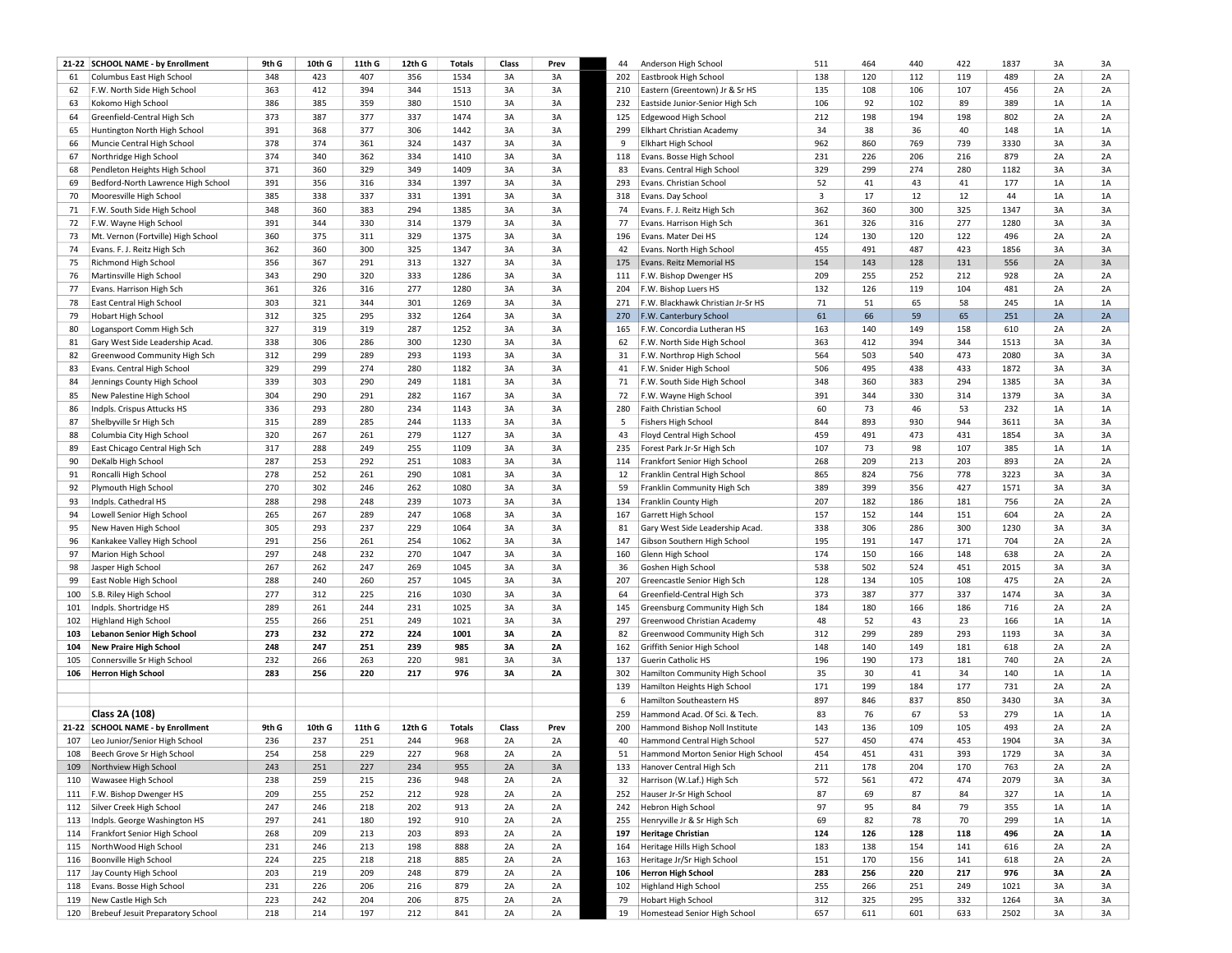| 391<br>Western High School<br>237<br>208<br>194<br>201<br>840<br>2A<br>2A<br>65<br>Huntington North High School<br>368<br>377<br>306<br>1442<br>3A<br>121<br>147<br>171<br>210<br>233<br>832<br>2A<br>206<br>Illiana Christian High School<br>103<br>108<br>119<br>477<br><b>2A</b><br>122 Culver Academies<br>218<br>2A<br>223<br>206<br>173<br>211<br>813<br>2A<br>Indian Creek Sr High Sch<br>152<br>162<br>144<br>133<br>591<br>2A<br>123 Mississinewa High School<br>2A<br>170<br>$\ddot{\phantom{a}}$<br>78<br>205<br>195<br>205<br>201<br>806<br>2A<br>2A<br>283<br>63<br>44<br>41<br>226<br>1A<br>1A<br>124<br>S.B. Saint Joseph's HS<br>Indiana Math & Science Academy<br>212<br>554<br>198<br>194<br>198<br>802<br>2A<br>28<br>560<br>560<br>448<br>2122<br>3A<br>3A<br>125<br>Edgewood High School<br>2A<br>Indpls. Arsenal Technical High School<br>240<br>2A<br>232<br>190<br>139<br>801<br>2A<br>2A<br>153<br>182<br>158<br>157<br>667<br>2A<br>126 S.B. Washington High School<br>Indpls. Bishop Chatard HS<br>170<br>129<br>Angola High School<br>205<br>204<br>197<br>189<br>795<br>2A<br>195<br>Indpls. Cardinal Ritter HS<br>116<br>126<br>131<br>502<br>2A<br>2A<br>127<br>2A<br>Norwell High School<br>176<br>215<br>186<br>790<br>2A<br>93<br>Indpls. Cathedral HS<br>288<br>298<br>248<br>239<br>1073<br>3A<br>213<br>2A<br>128<br>218<br>193<br>184<br>188<br>783<br>2A<br>2A<br>86<br>336<br>293<br>280<br>234<br>1143<br>3A<br>129<br>Delta High School<br>Indpls. Crispus Attucks HS<br>216<br>297<br>S.B. Clay High School<br>174<br>194<br>194<br>778<br>2A<br>2A<br>Indpls. George Washington HS<br>241<br>180<br>192<br>910<br>2A<br>130<br>113<br>205<br>54<br>57<br>Danville Community High Sch<br>190<br>179<br>192<br>766<br>2A<br>2A<br>284<br>Indpls. Lutheran High School<br>56<br>57<br>224<br>1A<br>131<br>217<br>184<br>766<br>30<br>73<br>256<br>Yorktown High School<br>185<br>180<br>2A<br>2A<br>267<br>49<br>104<br>1A<br>1A<br>132<br>Indpls. Metropolitan Academy<br>211<br>178<br>204<br>170<br>763<br>2A<br>2A<br>217<br>Indpls. Scecina Memorial School<br>126<br>114<br>102<br>97<br>439<br>1A<br>133<br>Hanover Central High Sch<br>1A<br>289<br>Franklin County High<br>207<br>182<br>186<br>181<br>756<br>2A<br>261<br>244<br>231<br>1025<br>3A<br>3A<br>134<br>2A<br>101<br>Indpls. Shortridge HS<br>184<br>32<br>35<br>199<br>175<br>196<br>754<br>2A<br>2A<br>303<br>28<br>43<br>138<br>1A<br>1A<br>135<br>West Lafayette Jr/Sr High Sch<br>International Sch of Indiana HS<br>Washington High School<br>214<br>189<br>181<br>162<br>746<br>2A<br>2A<br>246<br>91<br>91<br>87<br>74<br>343<br>1A<br>1A<br>136<br><b>Irvington Preparatory Academy</b><br>196<br>66<br>190<br>173<br>181<br>740<br>2A<br>2A<br>57<br>67<br>79<br>269<br>1A<br><b>Guerin Catholic HS</b><br>263<br>Jac-Cen-Del Jr-Sr High School<br>137<br>188<br>98<br>267<br>193<br>189<br>167<br>737<br>2A<br>2A<br>262<br>247<br>269<br>1045<br>3A<br>138<br>Madison Consolidated High Sch<br>Jasper High School<br>171<br>203<br>Hamilton Heights High School<br>199<br>184<br>177<br>731<br>2A<br>117<br>Jay County High School<br>219<br>209<br>248<br>879<br>2A<br>139<br>2A<br>196<br>173<br>169<br>730<br>Jeffersonville High School<br>573<br>493<br>481<br>2099<br>140<br>Corydon Central High School<br>192<br>2A<br>2A<br>29<br>552<br>3A<br>339<br>200<br>195<br>165<br>163<br>723<br>2A<br>2A<br>84<br>303<br>290<br>249<br>1181<br>3A<br>3A<br>141<br>Scottsburg Senior High School<br>Jennings County High School<br>222<br>183<br>156<br>161<br>722<br>2A<br>2A<br>161<br>132<br>147<br>142<br>582<br>2A<br>2A<br>Vincennes Lincoln High School<br>171<br>Jimtown High School<br>142<br>291<br>170<br>185<br>178<br>185<br>718<br>2A<br>2A<br>96<br>Kankakee Valley High School<br>256<br>261<br>254<br>1062<br>3A<br>3A<br>143<br>Lawrenceburg High School<br>181<br>162<br>717<br>74<br>84<br>206<br>168<br>2A<br>2A<br>250<br>Knightstown High School<br>100<br>70<br>328<br>1A<br>1A<br>Charlestown Senior High Sch<br>144<br>184<br>180<br>166<br>186<br>716<br>2A<br>63<br>386<br>385<br>359<br>380<br>1510<br>3A<br>3A<br>Greensburg Community High Sch<br>2A<br>Kokomo High School<br>145<br>181<br>176<br>183<br>171<br>711<br>2A<br>Kouts Middle/High School<br>71<br>64<br>71<br>62<br>268<br>1A<br>146<br><b>Batesville High School</b><br>2A<br>264<br>77<br>75<br>195<br>147<br>171<br>704<br>79<br>65<br>296<br>Gibson Southern High School<br>191<br>2A<br>2A<br>256<br>Lafayette Central Catholic Jr-Sr HS<br>1A<br>147<br>595<br>500<br>191<br>169<br>168<br>175<br>703<br>2A<br>2A<br>27<br>564<br>494<br>2153<br>3A<br>West Noble High School<br>Lafayette Jefferson High School<br>148<br>186<br>177<br>779<br>Crawfordsville Sr High School<br>170<br>163<br>696<br>2A<br>2A<br>Lake Central High School<br>817<br>772<br>844<br>3212<br>3A<br>3A<br>13<br>149<br>35<br>196<br>174<br>166<br>154<br>690<br>2A<br>2A<br>309<br>28<br>20<br>25<br>108<br>1A<br>1A<br>150<br>Mishawaka Marian HS<br>Lakeland Christian Academy<br>194<br>137<br>162<br>154<br>179<br>689<br>2A<br>172<br>Lakeland High School<br>145<br>143<br>156<br>581<br>2A<br>2A<br>South Dearborn High School<br>2A<br>151<br>162<br>182<br>153<br>190<br>687<br>2A<br>296<br>Lakewood Park Christian Sch<br>31<br>47<br>52<br>39<br>169<br>1A<br>152<br>North Harrison High School<br>2A<br>1A<br>Indpls. Bishop Chatard HS<br>182<br>170<br>158<br>157<br>667<br>2A<br>276<br>Lanesville Jr-Sr HS<br>69<br>55<br>55<br>58<br>237<br>1A<br>1A<br>153<br>2A<br>189<br>160<br>168<br>143<br>660<br>2A<br>469<br>419<br>437<br>479<br>1804<br>3A<br>3A<br>154<br>Rushville Consolidated High Sch<br>2A<br>48<br>LaPorte High School<br>Peru High School<br>148<br>161<br>172<br>174<br>655<br>2A<br>2A<br>230<br>108<br>94<br>98<br>91<br>391<br>1A<br>155<br>LaVille Jr-Sr High School<br>165<br>152<br>568<br>Twin Lakes Senior High School<br>177<br>161<br>655<br>2A<br>2A<br>24<br>Lawrence Central High School<br>599<br>574<br>514<br>2255<br>3A<br>156<br>165<br>173<br>650<br>732<br>692<br>2844<br>Owen Valley Community HS<br>169<br>143<br>2A<br>2A<br>16<br>Lawrence North High School<br>728<br>692<br>3A<br>157<br>170<br>145<br>179<br>154<br>168<br>646<br>2A<br>Lawrenceburg High School<br>185<br>178<br>185<br>718<br>2A<br>Mt. Vernon High School<br>2A<br>143<br>158<br>Bellmont Senior High School<br>166<br>154<br>163<br>158<br>641<br>2A<br><b>Lebanon Senior High School</b><br>273<br>232<br>272<br>224<br>1001<br>3A<br><b>2A</b><br>159<br>2A<br>103<br>236<br>2A<br>2A<br>174<br>150<br>166<br>148<br>638<br>2A<br>2A<br>107<br>Leo Junior/Senior High School<br>237<br>251<br>244<br>968<br>160<br>Glenn High School<br>181<br>153<br>146<br>145<br>625<br>2A<br>2A<br>305<br>Liberty Christian School<br>29<br>30<br>35<br>32<br>126<br>1A<br>1A<br>Tri-West Senior High School<br>161<br>Griffith Senior High School<br>148<br>140<br>149<br>181<br>618<br>2A<br>2A<br>211<br>Lighthouse Charter School (Gary)<br>113<br>110<br>129<br>103<br>455<br>2A<br>2A<br>162<br>151<br>14<br>18<br>22<br>21<br>75<br>1A<br>170<br>156<br>141<br>618<br>2A<br>2A<br>314<br>Lighthouse Christian Academy<br>1A<br>163<br>Heritage Jr/Sr High School<br>183<br>327<br>1252<br>138<br>154<br>141<br>616<br>2A<br>2A<br>80<br>Logansport Comm High Sch<br>319<br>319<br>287<br>3A<br>Heritage Hills High School<br>164<br>163<br>140<br>149<br>158<br>610<br>2A<br>94<br>265<br>267<br>289<br>247<br>1068<br>3A<br>F.W. Concordia Lutheran HS<br>2A<br>Lowell Senior High School<br>165<br>153<br>143<br>159<br>150<br>605<br>2A<br>2A<br>163<br>164<br>156<br>121<br>604<br>2A<br>Northwestern Sr High Sch<br>168<br>Maconaquah High School<br>166<br>157<br>152<br>144<br>151<br>604<br>2A<br>2A<br>188<br>193<br>189<br>167<br>737<br>2A<br><b>Garrett High School</b><br>138<br>Madison Consolidated High Sch<br>167<br>163<br>120<br>164<br>156<br>121<br>604<br>2A<br>2A<br>205<br>Manchester Jr-Sr High School<br>121<br>122<br>116<br>479<br>2A<br>168<br>Maconaquah High School<br>161<br>297<br>232<br>270<br>3A<br>151<br>161<br>123<br>596<br>2A<br>2A<br>97<br>Marion High School<br>248<br>1047<br>3A<br>169<br>Princeton Comm High Sch<br>152<br>61<br>Indian Creek Sr High Sch<br>162<br>144<br>133<br>591<br>2A<br>Marquette Catholic HS<br>38<br>68<br>62<br>229<br>1A<br>1A<br>170<br>282<br>ä.<br>343<br>171 Jimtown High School<br>161<br>132<br>147<br>142<br>582<br>2A<br>2A<br>Martinsville High School<br>290<br>320<br>333<br>1286<br>3A<br>3A<br>76<br>137<br>143<br>156<br>581<br>2A<br>499<br>448<br>391<br>1807<br>3A<br>172<br>Lakeland High School<br>145<br>2A<br>47<br>McCutcheon High School<br>469<br>3A<br><b>158</b><br>121<br>563<br><b>Purdue Polytechnical Downtown</b><br>148<br>136<br>2A<br>37<br>Merrillville High Sch<br>509<br>495<br>492<br>508<br>2004<br>3A<br>173<br>$\overline{\phantom{a}}$<br>387<br>383<br>174 Tippecanoe Valley High School<br>140<br>136<br>137<br>148<br>561<br>2A<br>2A<br>60<br>Michigan City High Sch<br>421<br>347<br>1538<br>3A<br>91<br>73<br>175 Evans. Reitz Memorial HS<br>154<br>143<br>128<br>131<br>556<br>2A<br>3A<br>254<br>Milan High School<br>91<br>64<br>319<br>1A<br>150<br>125<br>127<br>151<br>553<br>2A<br>2A<br>56<br>Mishawaka High School<br>410<br>403<br>410<br>380<br>1603<br>3A<br>Woodlan Jr/Sr High School<br>176<br>Mishawaka Marian HS<br>196<br>North Montgomery High School<br>151<br>120<br>130<br>148<br>549<br>2A<br>2A<br>150<br>174<br>166<br>154<br>690<br>2A<br>2A<br>177<br>Speedway Senior High School<br>154<br>139<br>126<br>124<br>543<br>2A<br>2A<br>123<br>Mississinewa High School<br>223<br>206<br>173<br>211<br>813<br>2A<br>2A<br>178<br>Oak Hill High School<br>150<br>114<br>140<br>2A<br>2A<br>213<br>Mitchell High School<br>126<br>117<br>110<br>100<br>453<br>1A<br>1A<br>179<br>131<br>535<br>128<br>Salem High School<br>130<br>133<br>142<br>533<br>2A<br>2A<br>181<br>Monrovia High School<br>130<br>124<br>138<br>139<br>531<br>2A<br>180<br>385<br>Monrovia High School<br>130<br>124<br>138<br>139<br>531<br>2A<br>2A<br>70<br>Mooresville High School<br>338<br>337<br>331<br>1391<br>3A<br>181<br>143<br>130<br>127<br>2A<br>63<br>57<br>56<br>60<br>West Vigo High School<br>125<br>525<br>2A<br>Morgan Township Middle/High School<br>236<br>1A<br>182<br>277<br>Boone Grove High School<br>130<br>133<br>122<br>139<br>524<br>2A<br>2A<br>Morristown Jr-Sr High School<br>43<br>37<br>50<br>59<br>189<br>1A<br>183<br>291<br>137<br>360<br>3A<br>184 Rensselaer Central High Sch<br>138<br>119<br>127<br>2A<br>73<br>311<br>329<br>1375 | 21-22 SCHOOL NAME - by Enrollment | 9th G | 10th G | 11th G | 12th G | <b>Totals</b> | Class | Prev | 44 | Anderson High School               | 511 | 464 | 440 | 422 | 1837 | 3A | 3A        |
|------------------------------------------------------------------------------------------------------------------------------------------------------------------------------------------------------------------------------------------------------------------------------------------------------------------------------------------------------------------------------------------------------------------------------------------------------------------------------------------------------------------------------------------------------------------------------------------------------------------------------------------------------------------------------------------------------------------------------------------------------------------------------------------------------------------------------------------------------------------------------------------------------------------------------------------------------------------------------------------------------------------------------------------------------------------------------------------------------------------------------------------------------------------------------------------------------------------------------------------------------------------------------------------------------------------------------------------------------------------------------------------------------------------------------------------------------------------------------------------------------------------------------------------------------------------------------------------------------------------------------------------------------------------------------------------------------------------------------------------------------------------------------------------------------------------------------------------------------------------------------------------------------------------------------------------------------------------------------------------------------------------------------------------------------------------------------------------------------------------------------------------------------------------------------------------------------------------------------------------------------------------------------------------------------------------------------------------------------------------------------------------------------------------------------------------------------------------------------------------------------------------------------------------------------------------------------------------------------------------------------------------------------------------------------------------------------------------------------------------------------------------------------------------------------------------------------------------------------------------------------------------------------------------------------------------------------------------------------------------------------------------------------------------------------------------------------------------------------------------------------------------------------------------------------------------------------------------------------------------------------------------------------------------------------------------------------------------------------------------------------------------------------------------------------------------------------------------------------------------------------------------------------------------------------------------------------------------------------------------------------------------------------------------------------------------------------------------------------------------------------------------------------------------------------------------------------------------------------------------------------------------------------------------------------------------------------------------------------------------------------------------------------------------------------------------------------------------------------------------------------------------------------------------------------------------------------------------------------------------------------------------------------------------------------------------------------------------------------------------------------------------------------------------------------------------------------------------------------------------------------------------------------------------------------------------------------------------------------------------------------------------------------------------------------------------------------------------------------------------------------------------------------------------------------------------------------------------------------------------------------------------------------------------------------------------------------------------------------------------------------------------------------------------------------------------------------------------------------------------------------------------------------------------------------------------------------------------------------------------------------------------------------------------------------------------------------------------------------------------------------------------------------------------------------------------------------------------------------------------------------------------------------------------------------------------------------------------------------------------------------------------------------------------------------------------------------------------------------------------------------------------------------------------------------------------------------------------------------------------------------------------------------------------------------------------------------------------------------------------------------------------------------------------------------------------------------------------------------------------------------------------------------------------------------------------------------------------------------------------------------------------------------------------------------------------------------------------------------------------------------------------------------------------------------------------------------------------------------------------------------------------------------------------------------------------------------------------------------------------------------------------------------------------------------------------------------------------------------------------------------------------------------------------------------------------------------------------------------------------------------------------------------------------------------------------------------------------------------------------------------------------------------------------------------------------------------------------------------------------------------------------------------------------------------------------------------------------------------------------------------------------------------------------------------------------------------------------------------------------------------------------------------------------------------------------------------------------------------------------------------------------------------------------------------------------------------------------------------------------------------------------------------------------------------------------------------------------------------------------------------------------------------------------------------------------------------------------------------------------------------------------------------------------------------------------------------------------------------------------------------------------------------------------------------------------------------------------------------------------------------------------------------------------------------------------------------------------------------------------------------------------------------------------------------------------------------------------------------------------------------------------------------------------------------------------------------------------------------------------------------------------------------------------------------------------------------------------------------------------------------------------------------------------------------------------------------------------------------------------------------------------------------------------------------------------------------------------------------------------------------------------------------------------------------------------------------------------------------------------------------------------------------------------------------------------------------------------------------------------------------------------------------------------------------------------------------------------------------------------------------------------------------------------------------------------------------------------------------------------------------------------------------------------------------------------------------------------------------------------------------------------------------------------------------------------------------------------------------------------------------------------------------------------------------------------------------------------------------------------------------------------------------------------------------------------------------------------------------------------------------------------------------------------------------------------------------------------------------------------------------------------------------------------------------------------------------------------------------------------------------------------------------------------------------------------------------------------------------------------------------------------------------------------------------------------------------------------------------------------------------------------------------------------------------------------------------------------------------------------------------------------------------------------------------------------------------------------------------------------------------------------------------------------------------------------------------------------------------------------------|-----------------------------------|-------|--------|--------|--------|---------------|-------|------|----|------------------------------------|-----|-----|-----|-----|------|----|-----------|
|                                                                                                                                                                                                                                                                                                                                                                                                                                                                                                                                                                                                                                                                                                                                                                                                                                                                                                                                                                                                                                                                                                                                                                                                                                                                                                                                                                                                                                                                                                                                                                                                                                                                                                                                                                                                                                                                                                                                                                                                                                                                                                                                                                                                                                                                                                                                                                                                                                                                                                                                                                                                                                                                                                                                                                                                                                                                                                                                                                                                                                                                                                                                                                                                                                                                                                                                                                                                                                                                                                                                                                                                                                                                                                                                                                                                                                                                                                                                                                                                                                                                                                                                                                                                                                                                                                                                                                                                                                                                                                                                                                                                                                                                                                                                                                                                                                                                                                                                                                                                                                                                                                                                                                                                                                                                                                                                                                                                                                                                                                                                                                                                                                                                                                                                                                                                                                                                                                                                                                                                                                                                                                                                                                                                                                                                                                                                                                                                                                                                                                                                                                                                                                                                                                                                                                                                                                                                                                                                                                                                                                                                                                                                                                                                                                                                                                                                                                                                                                                                                                                                                                                                                                                                                                                                                                                                                                                                                                                                                                                                                                                                                                                                                                                                                                                                                                                                                                                                                                                                                                                                                                                                                                                                                                                                                                                                                                                                                                                                                                                                                                                                                                                                                                                                                                                                                                                                                                                                                                                                                                                                                                                                                                                                                                                                                                                                                                                                                                                                                                                                                                                                                                                                                                                                                                                                                                                                                                                                                                                                                                                                                                                                                                                                                                                                                |                                   |       |        |        |        |               |       |      |    |                                    |     |     |     |     |      |    | 3A        |
|                                                                                                                                                                                                                                                                                                                                                                                                                                                                                                                                                                                                                                                                                                                                                                                                                                                                                                                                                                                                                                                                                                                                                                                                                                                                                                                                                                                                                                                                                                                                                                                                                                                                                                                                                                                                                                                                                                                                                                                                                                                                                                                                                                                                                                                                                                                                                                                                                                                                                                                                                                                                                                                                                                                                                                                                                                                                                                                                                                                                                                                                                                                                                                                                                                                                                                                                                                                                                                                                                                                                                                                                                                                                                                                                                                                                                                                                                                                                                                                                                                                                                                                                                                                                                                                                                                                                                                                                                                                                                                                                                                                                                                                                                                                                                                                                                                                                                                                                                                                                                                                                                                                                                                                                                                                                                                                                                                                                                                                                                                                                                                                                                                                                                                                                                                                                                                                                                                                                                                                                                                                                                                                                                                                                                                                                                                                                                                                                                                                                                                                                                                                                                                                                                                                                                                                                                                                                                                                                                                                                                                                                                                                                                                                                                                                                                                                                                                                                                                                                                                                                                                                                                                                                                                                                                                                                                                                                                                                                                                                                                                                                                                                                                                                                                                                                                                                                                                                                                                                                                                                                                                                                                                                                                                                                                                                                                                                                                                                                                                                                                                                                                                                                                                                                                                                                                                                                                                                                                                                                                                                                                                                                                                                                                                                                                                                                                                                                                                                                                                                                                                                                                                                                                                                                                                                                                                                                                                                                                                                                                                                                                                                                                                                                                                                                                |                                   |       |        |        |        |               |       |      |    |                                    |     |     |     |     |      |    | <b>1A</b> |
|                                                                                                                                                                                                                                                                                                                                                                                                                                                                                                                                                                                                                                                                                                                                                                                                                                                                                                                                                                                                                                                                                                                                                                                                                                                                                                                                                                                                                                                                                                                                                                                                                                                                                                                                                                                                                                                                                                                                                                                                                                                                                                                                                                                                                                                                                                                                                                                                                                                                                                                                                                                                                                                                                                                                                                                                                                                                                                                                                                                                                                                                                                                                                                                                                                                                                                                                                                                                                                                                                                                                                                                                                                                                                                                                                                                                                                                                                                                                                                                                                                                                                                                                                                                                                                                                                                                                                                                                                                                                                                                                                                                                                                                                                                                                                                                                                                                                                                                                                                                                                                                                                                                                                                                                                                                                                                                                                                                                                                                                                                                                                                                                                                                                                                                                                                                                                                                                                                                                                                                                                                                                                                                                                                                                                                                                                                                                                                                                                                                                                                                                                                                                                                                                                                                                                                                                                                                                                                                                                                                                                                                                                                                                                                                                                                                                                                                                                                                                                                                                                                                                                                                                                                                                                                                                                                                                                                                                                                                                                                                                                                                                                                                                                                                                                                                                                                                                                                                                                                                                                                                                                                                                                                                                                                                                                                                                                                                                                                                                                                                                                                                                                                                                                                                                                                                                                                                                                                                                                                                                                                                                                                                                                                                                                                                                                                                                                                                                                                                                                                                                                                                                                                                                                                                                                                                                                                                                                                                                                                                                                                                                                                                                                                                                                                                                                |                                   |       |        |        |        |               |       |      |    |                                    |     |     |     |     |      |    |           |
|                                                                                                                                                                                                                                                                                                                                                                                                                                                                                                                                                                                                                                                                                                                                                                                                                                                                                                                                                                                                                                                                                                                                                                                                                                                                                                                                                                                                                                                                                                                                                                                                                                                                                                                                                                                                                                                                                                                                                                                                                                                                                                                                                                                                                                                                                                                                                                                                                                                                                                                                                                                                                                                                                                                                                                                                                                                                                                                                                                                                                                                                                                                                                                                                                                                                                                                                                                                                                                                                                                                                                                                                                                                                                                                                                                                                                                                                                                                                                                                                                                                                                                                                                                                                                                                                                                                                                                                                                                                                                                                                                                                                                                                                                                                                                                                                                                                                                                                                                                                                                                                                                                                                                                                                                                                                                                                                                                                                                                                                                                                                                                                                                                                                                                                                                                                                                                                                                                                                                                                                                                                                                                                                                                                                                                                                                                                                                                                                                                                                                                                                                                                                                                                                                                                                                                                                                                                                                                                                                                                                                                                                                                                                                                                                                                                                                                                                                                                                                                                                                                                                                                                                                                                                                                                                                                                                                                                                                                                                                                                                                                                                                                                                                                                                                                                                                                                                                                                                                                                                                                                                                                                                                                                                                                                                                                                                                                                                                                                                                                                                                                                                                                                                                                                                                                                                                                                                                                                                                                                                                                                                                                                                                                                                                                                                                                                                                                                                                                                                                                                                                                                                                                                                                                                                                                                                                                                                                                                                                                                                                                                                                                                                                                                                                                                                                |                                   |       |        |        |        |               |       |      |    |                                    |     |     |     |     |      |    |           |
|                                                                                                                                                                                                                                                                                                                                                                                                                                                                                                                                                                                                                                                                                                                                                                                                                                                                                                                                                                                                                                                                                                                                                                                                                                                                                                                                                                                                                                                                                                                                                                                                                                                                                                                                                                                                                                                                                                                                                                                                                                                                                                                                                                                                                                                                                                                                                                                                                                                                                                                                                                                                                                                                                                                                                                                                                                                                                                                                                                                                                                                                                                                                                                                                                                                                                                                                                                                                                                                                                                                                                                                                                                                                                                                                                                                                                                                                                                                                                                                                                                                                                                                                                                                                                                                                                                                                                                                                                                                                                                                                                                                                                                                                                                                                                                                                                                                                                                                                                                                                                                                                                                                                                                                                                                                                                                                                                                                                                                                                                                                                                                                                                                                                                                                                                                                                                                                                                                                                                                                                                                                                                                                                                                                                                                                                                                                                                                                                                                                                                                                                                                                                                                                                                                                                                                                                                                                                                                                                                                                                                                                                                                                                                                                                                                                                                                                                                                                                                                                                                                                                                                                                                                                                                                                                                                                                                                                                                                                                                                                                                                                                                                                                                                                                                                                                                                                                                                                                                                                                                                                                                                                                                                                                                                                                                                                                                                                                                                                                                                                                                                                                                                                                                                                                                                                                                                                                                                                                                                                                                                                                                                                                                                                                                                                                                                                                                                                                                                                                                                                                                                                                                                                                                                                                                                                                                                                                                                                                                                                                                                                                                                                                                                                                                                                                                |                                   |       |        |        |        |               |       |      |    |                                    |     |     |     |     |      |    |           |
|                                                                                                                                                                                                                                                                                                                                                                                                                                                                                                                                                                                                                                                                                                                                                                                                                                                                                                                                                                                                                                                                                                                                                                                                                                                                                                                                                                                                                                                                                                                                                                                                                                                                                                                                                                                                                                                                                                                                                                                                                                                                                                                                                                                                                                                                                                                                                                                                                                                                                                                                                                                                                                                                                                                                                                                                                                                                                                                                                                                                                                                                                                                                                                                                                                                                                                                                                                                                                                                                                                                                                                                                                                                                                                                                                                                                                                                                                                                                                                                                                                                                                                                                                                                                                                                                                                                                                                                                                                                                                                                                                                                                                                                                                                                                                                                                                                                                                                                                                                                                                                                                                                                                                                                                                                                                                                                                                                                                                                                                                                                                                                                                                                                                                                                                                                                                                                                                                                                                                                                                                                                                                                                                                                                                                                                                                                                                                                                                                                                                                                                                                                                                                                                                                                                                                                                                                                                                                                                                                                                                                                                                                                                                                                                                                                                                                                                                                                                                                                                                                                                                                                                                                                                                                                                                                                                                                                                                                                                                                                                                                                                                                                                                                                                                                                                                                                                                                                                                                                                                                                                                                                                                                                                                                                                                                                                                                                                                                                                                                                                                                                                                                                                                                                                                                                                                                                                                                                                                                                                                                                                                                                                                                                                                                                                                                                                                                                                                                                                                                                                                                                                                                                                                                                                                                                                                                                                                                                                                                                                                                                                                                                                                                                                                                                                                                |                                   |       |        |        |        |               |       |      |    |                                    |     |     |     |     |      |    |           |
|                                                                                                                                                                                                                                                                                                                                                                                                                                                                                                                                                                                                                                                                                                                                                                                                                                                                                                                                                                                                                                                                                                                                                                                                                                                                                                                                                                                                                                                                                                                                                                                                                                                                                                                                                                                                                                                                                                                                                                                                                                                                                                                                                                                                                                                                                                                                                                                                                                                                                                                                                                                                                                                                                                                                                                                                                                                                                                                                                                                                                                                                                                                                                                                                                                                                                                                                                                                                                                                                                                                                                                                                                                                                                                                                                                                                                                                                                                                                                                                                                                                                                                                                                                                                                                                                                                                                                                                                                                                                                                                                                                                                                                                                                                                                                                                                                                                                                                                                                                                                                                                                                                                                                                                                                                                                                                                                                                                                                                                                                                                                                                                                                                                                                                                                                                                                                                                                                                                                                                                                                                                                                                                                                                                                                                                                                                                                                                                                                                                                                                                                                                                                                                                                                                                                                                                                                                                                                                                                                                                                                                                                                                                                                                                                                                                                                                                                                                                                                                                                                                                                                                                                                                                                                                                                                                                                                                                                                                                                                                                                                                                                                                                                                                                                                                                                                                                                                                                                                                                                                                                                                                                                                                                                                                                                                                                                                                                                                                                                                                                                                                                                                                                                                                                                                                                                                                                                                                                                                                                                                                                                                                                                                                                                                                                                                                                                                                                                                                                                                                                                                                                                                                                                                                                                                                                                                                                                                                                                                                                                                                                                                                                                                                                                                                                                                |                                   |       |        |        |        |               |       |      |    |                                    |     |     |     |     |      |    |           |
|                                                                                                                                                                                                                                                                                                                                                                                                                                                                                                                                                                                                                                                                                                                                                                                                                                                                                                                                                                                                                                                                                                                                                                                                                                                                                                                                                                                                                                                                                                                                                                                                                                                                                                                                                                                                                                                                                                                                                                                                                                                                                                                                                                                                                                                                                                                                                                                                                                                                                                                                                                                                                                                                                                                                                                                                                                                                                                                                                                                                                                                                                                                                                                                                                                                                                                                                                                                                                                                                                                                                                                                                                                                                                                                                                                                                                                                                                                                                                                                                                                                                                                                                                                                                                                                                                                                                                                                                                                                                                                                                                                                                                                                                                                                                                                                                                                                                                                                                                                                                                                                                                                                                                                                                                                                                                                                                                                                                                                                                                                                                                                                                                                                                                                                                                                                                                                                                                                                                                                                                                                                                                                                                                                                                                                                                                                                                                                                                                                                                                                                                                                                                                                                                                                                                                                                                                                                                                                                                                                                                                                                                                                                                                                                                                                                                                                                                                                                                                                                                                                                                                                                                                                                                                                                                                                                                                                                                                                                                                                                                                                                                                                                                                                                                                                                                                                                                                                                                                                                                                                                                                                                                                                                                                                                                                                                                                                                                                                                                                                                                                                                                                                                                                                                                                                                                                                                                                                                                                                                                                                                                                                                                                                                                                                                                                                                                                                                                                                                                                                                                                                                                                                                                                                                                                                                                                                                                                                                                                                                                                                                                                                                                                                                                                                                                                |                                   |       |        |        |        |               |       |      |    |                                    |     |     |     |     |      |    |           |
|                                                                                                                                                                                                                                                                                                                                                                                                                                                                                                                                                                                                                                                                                                                                                                                                                                                                                                                                                                                                                                                                                                                                                                                                                                                                                                                                                                                                                                                                                                                                                                                                                                                                                                                                                                                                                                                                                                                                                                                                                                                                                                                                                                                                                                                                                                                                                                                                                                                                                                                                                                                                                                                                                                                                                                                                                                                                                                                                                                                                                                                                                                                                                                                                                                                                                                                                                                                                                                                                                                                                                                                                                                                                                                                                                                                                                                                                                                                                                                                                                                                                                                                                                                                                                                                                                                                                                                                                                                                                                                                                                                                                                                                                                                                                                                                                                                                                                                                                                                                                                                                                                                                                                                                                                                                                                                                                                                                                                                                                                                                                                                                                                                                                                                                                                                                                                                                                                                                                                                                                                                                                                                                                                                                                                                                                                                                                                                                                                                                                                                                                                                                                                                                                                                                                                                                                                                                                                                                                                                                                                                                                                                                                                                                                                                                                                                                                                                                                                                                                                                                                                                                                                                                                                                                                                                                                                                                                                                                                                                                                                                                                                                                                                                                                                                                                                                                                                                                                                                                                                                                                                                                                                                                                                                                                                                                                                                                                                                                                                                                                                                                                                                                                                                                                                                                                                                                                                                                                                                                                                                                                                                                                                                                                                                                                                                                                                                                                                                                                                                                                                                                                                                                                                                                                                                                                                                                                                                                                                                                                                                                                                                                                                                                                                                                                                |                                   |       |        |        |        |               |       |      |    |                                    |     |     |     |     |      |    | 3A        |
|                                                                                                                                                                                                                                                                                                                                                                                                                                                                                                                                                                                                                                                                                                                                                                                                                                                                                                                                                                                                                                                                                                                                                                                                                                                                                                                                                                                                                                                                                                                                                                                                                                                                                                                                                                                                                                                                                                                                                                                                                                                                                                                                                                                                                                                                                                                                                                                                                                                                                                                                                                                                                                                                                                                                                                                                                                                                                                                                                                                                                                                                                                                                                                                                                                                                                                                                                                                                                                                                                                                                                                                                                                                                                                                                                                                                                                                                                                                                                                                                                                                                                                                                                                                                                                                                                                                                                                                                                                                                                                                                                                                                                                                                                                                                                                                                                                                                                                                                                                                                                                                                                                                                                                                                                                                                                                                                                                                                                                                                                                                                                                                                                                                                                                                                                                                                                                                                                                                                                                                                                                                                                                                                                                                                                                                                                                                                                                                                                                                                                                                                                                                                                                                                                                                                                                                                                                                                                                                                                                                                                                                                                                                                                                                                                                                                                                                                                                                                                                                                                                                                                                                                                                                                                                                                                                                                                                                                                                                                                                                                                                                                                                                                                                                                                                                                                                                                                                                                                                                                                                                                                                                                                                                                                                                                                                                                                                                                                                                                                                                                                                                                                                                                                                                                                                                                                                                                                                                                                                                                                                                                                                                                                                                                                                                                                                                                                                                                                                                                                                                                                                                                                                                                                                                                                                                                                                                                                                                                                                                                                                                                                                                                                                                                                                                                                |                                   |       |        |        |        |               |       |      |    |                                    |     |     |     |     |      |    | 3A        |
|                                                                                                                                                                                                                                                                                                                                                                                                                                                                                                                                                                                                                                                                                                                                                                                                                                                                                                                                                                                                                                                                                                                                                                                                                                                                                                                                                                                                                                                                                                                                                                                                                                                                                                                                                                                                                                                                                                                                                                                                                                                                                                                                                                                                                                                                                                                                                                                                                                                                                                                                                                                                                                                                                                                                                                                                                                                                                                                                                                                                                                                                                                                                                                                                                                                                                                                                                                                                                                                                                                                                                                                                                                                                                                                                                                                                                                                                                                                                                                                                                                                                                                                                                                                                                                                                                                                                                                                                                                                                                                                                                                                                                                                                                                                                                                                                                                                                                                                                                                                                                                                                                                                                                                                                                                                                                                                                                                                                                                                                                                                                                                                                                                                                                                                                                                                                                                                                                                                                                                                                                                                                                                                                                                                                                                                                                                                                                                                                                                                                                                                                                                                                                                                                                                                                                                                                                                                                                                                                                                                                                                                                                                                                                                                                                                                                                                                                                                                                                                                                                                                                                                                                                                                                                                                                                                                                                                                                                                                                                                                                                                                                                                                                                                                                                                                                                                                                                                                                                                                                                                                                                                                                                                                                                                                                                                                                                                                                                                                                                                                                                                                                                                                                                                                                                                                                                                                                                                                                                                                                                                                                                                                                                                                                                                                                                                                                                                                                                                                                                                                                                                                                                                                                                                                                                                                                                                                                                                                                                                                                                                                                                                                                                                                                                                                                                |                                   |       |        |        |        |               |       |      |    |                                    |     |     |     |     |      |    | 2A        |
|                                                                                                                                                                                                                                                                                                                                                                                                                                                                                                                                                                                                                                                                                                                                                                                                                                                                                                                                                                                                                                                                                                                                                                                                                                                                                                                                                                                                                                                                                                                                                                                                                                                                                                                                                                                                                                                                                                                                                                                                                                                                                                                                                                                                                                                                                                                                                                                                                                                                                                                                                                                                                                                                                                                                                                                                                                                                                                                                                                                                                                                                                                                                                                                                                                                                                                                                                                                                                                                                                                                                                                                                                                                                                                                                                                                                                                                                                                                                                                                                                                                                                                                                                                                                                                                                                                                                                                                                                                                                                                                                                                                                                                                                                                                                                                                                                                                                                                                                                                                                                                                                                                                                                                                                                                                                                                                                                                                                                                                                                                                                                                                                                                                                                                                                                                                                                                                                                                                                                                                                                                                                                                                                                                                                                                                                                                                                                                                                                                                                                                                                                                                                                                                                                                                                                                                                                                                                                                                                                                                                                                                                                                                                                                                                                                                                                                                                                                                                                                                                                                                                                                                                                                                                                                                                                                                                                                                                                                                                                                                                                                                                                                                                                                                                                                                                                                                                                                                                                                                                                                                                                                                                                                                                                                                                                                                                                                                                                                                                                                                                                                                                                                                                                                                                                                                                                                                                                                                                                                                                                                                                                                                                                                                                                                                                                                                                                                                                                                                                                                                                                                                                                                                                                                                                                                                                                                                                                                                                                                                                                                                                                                                                                                                                                                                                                |                                   |       |        |        |        |               |       |      |    |                                    |     |     |     |     |      |    | 1A        |
|                                                                                                                                                                                                                                                                                                                                                                                                                                                                                                                                                                                                                                                                                                                                                                                                                                                                                                                                                                                                                                                                                                                                                                                                                                                                                                                                                                                                                                                                                                                                                                                                                                                                                                                                                                                                                                                                                                                                                                                                                                                                                                                                                                                                                                                                                                                                                                                                                                                                                                                                                                                                                                                                                                                                                                                                                                                                                                                                                                                                                                                                                                                                                                                                                                                                                                                                                                                                                                                                                                                                                                                                                                                                                                                                                                                                                                                                                                                                                                                                                                                                                                                                                                                                                                                                                                                                                                                                                                                                                                                                                                                                                                                                                                                                                                                                                                                                                                                                                                                                                                                                                                                                                                                                                                                                                                                                                                                                                                                                                                                                                                                                                                                                                                                                                                                                                                                                                                                                                                                                                                                                                                                                                                                                                                                                                                                                                                                                                                                                                                                                                                                                                                                                                                                                                                                                                                                                                                                                                                                                                                                                                                                                                                                                                                                                                                                                                                                                                                                                                                                                                                                                                                                                                                                                                                                                                                                                                                                                                                                                                                                                                                                                                                                                                                                                                                                                                                                                                                                                                                                                                                                                                                                                                                                                                                                                                                                                                                                                                                                                                                                                                                                                                                                                                                                                                                                                                                                                                                                                                                                                                                                                                                                                                                                                                                                                                                                                                                                                                                                                                                                                                                                                                                                                                                                                                                                                                                                                                                                                                                                                                                                                                                                                                                                                                |                                   |       |        |        |        |               |       |      |    |                                    |     |     |     |     |      |    |           |
|                                                                                                                                                                                                                                                                                                                                                                                                                                                                                                                                                                                                                                                                                                                                                                                                                                                                                                                                                                                                                                                                                                                                                                                                                                                                                                                                                                                                                                                                                                                                                                                                                                                                                                                                                                                                                                                                                                                                                                                                                                                                                                                                                                                                                                                                                                                                                                                                                                                                                                                                                                                                                                                                                                                                                                                                                                                                                                                                                                                                                                                                                                                                                                                                                                                                                                                                                                                                                                                                                                                                                                                                                                                                                                                                                                                                                                                                                                                                                                                                                                                                                                                                                                                                                                                                                                                                                                                                                                                                                                                                                                                                                                                                                                                                                                                                                                                                                                                                                                                                                                                                                                                                                                                                                                                                                                                                                                                                                                                                                                                                                                                                                                                                                                                                                                                                                                                                                                                                                                                                                                                                                                                                                                                                                                                                                                                                                                                                                                                                                                                                                                                                                                                                                                                                                                                                                                                                                                                                                                                                                                                                                                                                                                                                                                                                                                                                                                                                                                                                                                                                                                                                                                                                                                                                                                                                                                                                                                                                                                                                                                                                                                                                                                                                                                                                                                                                                                                                                                                                                                                                                                                                                                                                                                                                                                                                                                                                                                                                                                                                                                                                                                                                                                                                                                                                                                                                                                                                                                                                                                                                                                                                                                                                                                                                                                                                                                                                                                                                                                                                                                                                                                                                                                                                                                                                                                                                                                                                                                                                                                                                                                                                                                                                                                                                                |                                   |       |        |        |        |               |       |      |    |                                    |     |     |     |     |      |    |           |
|                                                                                                                                                                                                                                                                                                                                                                                                                                                                                                                                                                                                                                                                                                                                                                                                                                                                                                                                                                                                                                                                                                                                                                                                                                                                                                                                                                                                                                                                                                                                                                                                                                                                                                                                                                                                                                                                                                                                                                                                                                                                                                                                                                                                                                                                                                                                                                                                                                                                                                                                                                                                                                                                                                                                                                                                                                                                                                                                                                                                                                                                                                                                                                                                                                                                                                                                                                                                                                                                                                                                                                                                                                                                                                                                                                                                                                                                                                                                                                                                                                                                                                                                                                                                                                                                                                                                                                                                                                                                                                                                                                                                                                                                                                                                                                                                                                                                                                                                                                                                                                                                                                                                                                                                                                                                                                                                                                                                                                                                                                                                                                                                                                                                                                                                                                                                                                                                                                                                                                                                                                                                                                                                                                                                                                                                                                                                                                                                                                                                                                                                                                                                                                                                                                                                                                                                                                                                                                                                                                                                                                                                                                                                                                                                                                                                                                                                                                                                                                                                                                                                                                                                                                                                                                                                                                                                                                                                                                                                                                                                                                                                                                                                                                                                                                                                                                                                                                                                                                                                                                                                                                                                                                                                                                                                                                                                                                                                                                                                                                                                                                                                                                                                                                                                                                                                                                                                                                                                                                                                                                                                                                                                                                                                                                                                                                                                                                                                                                                                                                                                                                                                                                                                                                                                                                                                                                                                                                                                                                                                                                                                                                                                                                                                                                                                                |                                   |       |        |        |        |               |       |      |    |                                    |     |     |     |     |      |    |           |
|                                                                                                                                                                                                                                                                                                                                                                                                                                                                                                                                                                                                                                                                                                                                                                                                                                                                                                                                                                                                                                                                                                                                                                                                                                                                                                                                                                                                                                                                                                                                                                                                                                                                                                                                                                                                                                                                                                                                                                                                                                                                                                                                                                                                                                                                                                                                                                                                                                                                                                                                                                                                                                                                                                                                                                                                                                                                                                                                                                                                                                                                                                                                                                                                                                                                                                                                                                                                                                                                                                                                                                                                                                                                                                                                                                                                                                                                                                                                                                                                                                                                                                                                                                                                                                                                                                                                                                                                                                                                                                                                                                                                                                                                                                                                                                                                                                                                                                                                                                                                                                                                                                                                                                                                                                                                                                                                                                                                                                                                                                                                                                                                                                                                                                                                                                                                                                                                                                                                                                                                                                                                                                                                                                                                                                                                                                                                                                                                                                                                                                                                                                                                                                                                                                                                                                                                                                                                                                                                                                                                                                                                                                                                                                                                                                                                                                                                                                                                                                                                                                                                                                                                                                                                                                                                                                                                                                                                                                                                                                                                                                                                                                                                                                                                                                                                                                                                                                                                                                                                                                                                                                                                                                                                                                                                                                                                                                                                                                                                                                                                                                                                                                                                                                                                                                                                                                                                                                                                                                                                                                                                                                                                                                                                                                                                                                                                                                                                                                                                                                                                                                                                                                                                                                                                                                                                                                                                                                                                                                                                                                                                                                                                                                                                                                                                                |                                   |       |        |        |        |               |       |      |    |                                    |     |     |     |     |      |    |           |
|                                                                                                                                                                                                                                                                                                                                                                                                                                                                                                                                                                                                                                                                                                                                                                                                                                                                                                                                                                                                                                                                                                                                                                                                                                                                                                                                                                                                                                                                                                                                                                                                                                                                                                                                                                                                                                                                                                                                                                                                                                                                                                                                                                                                                                                                                                                                                                                                                                                                                                                                                                                                                                                                                                                                                                                                                                                                                                                                                                                                                                                                                                                                                                                                                                                                                                                                                                                                                                                                                                                                                                                                                                                                                                                                                                                                                                                                                                                                                                                                                                                                                                                                                                                                                                                                                                                                                                                                                                                                                                                                                                                                                                                                                                                                                                                                                                                                                                                                                                                                                                                                                                                                                                                                                                                                                                                                                                                                                                                                                                                                                                                                                                                                                                                                                                                                                                                                                                                                                                                                                                                                                                                                                                                                                                                                                                                                                                                                                                                                                                                                                                                                                                                                                                                                                                                                                                                                                                                                                                                                                                                                                                                                                                                                                                                                                                                                                                                                                                                                                                                                                                                                                                                                                                                                                                                                                                                                                                                                                                                                                                                                                                                                                                                                                                                                                                                                                                                                                                                                                                                                                                                                                                                                                                                                                                                                                                                                                                                                                                                                                                                                                                                                                                                                                                                                                                                                                                                                                                                                                                                                                                                                                                                                                                                                                                                                                                                                                                                                                                                                                                                                                                                                                                                                                                                                                                                                                                                                                                                                                                                                                                                                                                                                                                                                                |                                   |       |        |        |        |               |       |      |    |                                    |     |     |     |     |      |    |           |
|                                                                                                                                                                                                                                                                                                                                                                                                                                                                                                                                                                                                                                                                                                                                                                                                                                                                                                                                                                                                                                                                                                                                                                                                                                                                                                                                                                                                                                                                                                                                                                                                                                                                                                                                                                                                                                                                                                                                                                                                                                                                                                                                                                                                                                                                                                                                                                                                                                                                                                                                                                                                                                                                                                                                                                                                                                                                                                                                                                                                                                                                                                                                                                                                                                                                                                                                                                                                                                                                                                                                                                                                                                                                                                                                                                                                                                                                                                                                                                                                                                                                                                                                                                                                                                                                                                                                                                                                                                                                                                                                                                                                                                                                                                                                                                                                                                                                                                                                                                                                                                                                                                                                                                                                                                                                                                                                                                                                                                                                                                                                                                                                                                                                                                                                                                                                                                                                                                                                                                                                                                                                                                                                                                                                                                                                                                                                                                                                                                                                                                                                                                                                                                                                                                                                                                                                                                                                                                                                                                                                                                                                                                                                                                                                                                                                                                                                                                                                                                                                                                                                                                                                                                                                                                                                                                                                                                                                                                                                                                                                                                                                                                                                                                                                                                                                                                                                                                                                                                                                                                                                                                                                                                                                                                                                                                                                                                                                                                                                                                                                                                                                                                                                                                                                                                                                                                                                                                                                                                                                                                                                                                                                                                                                                                                                                                                                                                                                                                                                                                                                                                                                                                                                                                                                                                                                                                                                                                                                                                                                                                                                                                                                                                                                                                                                                |                                   |       |        |        |        |               |       |      |    |                                    |     |     |     |     |      |    |           |
|                                                                                                                                                                                                                                                                                                                                                                                                                                                                                                                                                                                                                                                                                                                                                                                                                                                                                                                                                                                                                                                                                                                                                                                                                                                                                                                                                                                                                                                                                                                                                                                                                                                                                                                                                                                                                                                                                                                                                                                                                                                                                                                                                                                                                                                                                                                                                                                                                                                                                                                                                                                                                                                                                                                                                                                                                                                                                                                                                                                                                                                                                                                                                                                                                                                                                                                                                                                                                                                                                                                                                                                                                                                                                                                                                                                                                                                                                                                                                                                                                                                                                                                                                                                                                                                                                                                                                                                                                                                                                                                                                                                                                                                                                                                                                                                                                                                                                                                                                                                                                                                                                                                                                                                                                                                                                                                                                                                                                                                                                                                                                                                                                                                                                                                                                                                                                                                                                                                                                                                                                                                                                                                                                                                                                                                                                                                                                                                                                                                                                                                                                                                                                                                                                                                                                                                                                                                                                                                                                                                                                                                                                                                                                                                                                                                                                                                                                                                                                                                                                                                                                                                                                                                                                                                                                                                                                                                                                                                                                                                                                                                                                                                                                                                                                                                                                                                                                                                                                                                                                                                                                                                                                                                                                                                                                                                                                                                                                                                                                                                                                                                                                                                                                                                                                                                                                                                                                                                                                                                                                                                                                                                                                                                                                                                                                                                                                                                                                                                                                                                                                                                                                                                                                                                                                                                                                                                                                                                                                                                                                                                                                                                                                                                                                                                                                |                                   |       |        |        |        |               |       |      |    |                                    |     |     |     |     |      |    | 1A        |
|                                                                                                                                                                                                                                                                                                                                                                                                                                                                                                                                                                                                                                                                                                                                                                                                                                                                                                                                                                                                                                                                                                                                                                                                                                                                                                                                                                                                                                                                                                                                                                                                                                                                                                                                                                                                                                                                                                                                                                                                                                                                                                                                                                                                                                                                                                                                                                                                                                                                                                                                                                                                                                                                                                                                                                                                                                                                                                                                                                                                                                                                                                                                                                                                                                                                                                                                                                                                                                                                                                                                                                                                                                                                                                                                                                                                                                                                                                                                                                                                                                                                                                                                                                                                                                                                                                                                                                                                                                                                                                                                                                                                                                                                                                                                                                                                                                                                                                                                                                                                                                                                                                                                                                                                                                                                                                                                                                                                                                                                                                                                                                                                                                                                                                                                                                                                                                                                                                                                                                                                                                                                                                                                                                                                                                                                                                                                                                                                                                                                                                                                                                                                                                                                                                                                                                                                                                                                                                                                                                                                                                                                                                                                                                                                                                                                                                                                                                                                                                                                                                                                                                                                                                                                                                                                                                                                                                                                                                                                                                                                                                                                                                                                                                                                                                                                                                                                                                                                                                                                                                                                                                                                                                                                                                                                                                                                                                                                                                                                                                                                                                                                                                                                                                                                                                                                                                                                                                                                                                                                                                                                                                                                                                                                                                                                                                                                                                                                                                                                                                                                                                                                                                                                                                                                                                                                                                                                                                                                                                                                                                                                                                                                                                                                                                                                                |                                   |       |        |        |        |               |       |      |    |                                    |     |     |     |     |      |    | 3A        |
|                                                                                                                                                                                                                                                                                                                                                                                                                                                                                                                                                                                                                                                                                                                                                                                                                                                                                                                                                                                                                                                                                                                                                                                                                                                                                                                                                                                                                                                                                                                                                                                                                                                                                                                                                                                                                                                                                                                                                                                                                                                                                                                                                                                                                                                                                                                                                                                                                                                                                                                                                                                                                                                                                                                                                                                                                                                                                                                                                                                                                                                                                                                                                                                                                                                                                                                                                                                                                                                                                                                                                                                                                                                                                                                                                                                                                                                                                                                                                                                                                                                                                                                                                                                                                                                                                                                                                                                                                                                                                                                                                                                                                                                                                                                                                                                                                                                                                                                                                                                                                                                                                                                                                                                                                                                                                                                                                                                                                                                                                                                                                                                                                                                                                                                                                                                                                                                                                                                                                                                                                                                                                                                                                                                                                                                                                                                                                                                                                                                                                                                                                                                                                                                                                                                                                                                                                                                                                                                                                                                                                                                                                                                                                                                                                                                                                                                                                                                                                                                                                                                                                                                                                                                                                                                                                                                                                                                                                                                                                                                                                                                                                                                                                                                                                                                                                                                                                                                                                                                                                                                                                                                                                                                                                                                                                                                                                                                                                                                                                                                                                                                                                                                                                                                                                                                                                                                                                                                                                                                                                                                                                                                                                                                                                                                                                                                                                                                                                                                                                                                                                                                                                                                                                                                                                                                                                                                                                                                                                                                                                                                                                                                                                                                                                                                                                |                                   |       |        |        |        |               |       |      |    |                                    |     |     |     |     |      |    | 2A        |
|                                                                                                                                                                                                                                                                                                                                                                                                                                                                                                                                                                                                                                                                                                                                                                                                                                                                                                                                                                                                                                                                                                                                                                                                                                                                                                                                                                                                                                                                                                                                                                                                                                                                                                                                                                                                                                                                                                                                                                                                                                                                                                                                                                                                                                                                                                                                                                                                                                                                                                                                                                                                                                                                                                                                                                                                                                                                                                                                                                                                                                                                                                                                                                                                                                                                                                                                                                                                                                                                                                                                                                                                                                                                                                                                                                                                                                                                                                                                                                                                                                                                                                                                                                                                                                                                                                                                                                                                                                                                                                                                                                                                                                                                                                                                                                                                                                                                                                                                                                                                                                                                                                                                                                                                                                                                                                                                                                                                                                                                                                                                                                                                                                                                                                                                                                                                                                                                                                                                                                                                                                                                                                                                                                                                                                                                                                                                                                                                                                                                                                                                                                                                                                                                                                                                                                                                                                                                                                                                                                                                                                                                                                                                                                                                                                                                                                                                                                                                                                                                                                                                                                                                                                                                                                                                                                                                                                                                                                                                                                                                                                                                                                                                                                                                                                                                                                                                                                                                                                                                                                                                                                                                                                                                                                                                                                                                                                                                                                                                                                                                                                                                                                                                                                                                                                                                                                                                                                                                                                                                                                                                                                                                                                                                                                                                                                                                                                                                                                                                                                                                                                                                                                                                                                                                                                                                                                                                                                                                                                                                                                                                                                                                                                                                                                                                                |                                   |       |        |        |        |               |       |      |    |                                    |     |     |     |     |      |    | 3A        |
|                                                                                                                                                                                                                                                                                                                                                                                                                                                                                                                                                                                                                                                                                                                                                                                                                                                                                                                                                                                                                                                                                                                                                                                                                                                                                                                                                                                                                                                                                                                                                                                                                                                                                                                                                                                                                                                                                                                                                                                                                                                                                                                                                                                                                                                                                                                                                                                                                                                                                                                                                                                                                                                                                                                                                                                                                                                                                                                                                                                                                                                                                                                                                                                                                                                                                                                                                                                                                                                                                                                                                                                                                                                                                                                                                                                                                                                                                                                                                                                                                                                                                                                                                                                                                                                                                                                                                                                                                                                                                                                                                                                                                                                                                                                                                                                                                                                                                                                                                                                                                                                                                                                                                                                                                                                                                                                                                                                                                                                                                                                                                                                                                                                                                                                                                                                                                                                                                                                                                                                                                                                                                                                                                                                                                                                                                                                                                                                                                                                                                                                                                                                                                                                                                                                                                                                                                                                                                                                                                                                                                                                                                                                                                                                                                                                                                                                                                                                                                                                                                                                                                                                                                                                                                                                                                                                                                                                                                                                                                                                                                                                                                                                                                                                                                                                                                                                                                                                                                                                                                                                                                                                                                                                                                                                                                                                                                                                                                                                                                                                                                                                                                                                                                                                                                                                                                                                                                                                                                                                                                                                                                                                                                                                                                                                                                                                                                                                                                                                                                                                                                                                                                                                                                                                                                                                                                                                                                                                                                                                                                                                                                                                                                                                                                                                                                |                                   |       |        |        |        |               |       |      |    |                                    |     |     |     |     |      |    |           |
|                                                                                                                                                                                                                                                                                                                                                                                                                                                                                                                                                                                                                                                                                                                                                                                                                                                                                                                                                                                                                                                                                                                                                                                                                                                                                                                                                                                                                                                                                                                                                                                                                                                                                                                                                                                                                                                                                                                                                                                                                                                                                                                                                                                                                                                                                                                                                                                                                                                                                                                                                                                                                                                                                                                                                                                                                                                                                                                                                                                                                                                                                                                                                                                                                                                                                                                                                                                                                                                                                                                                                                                                                                                                                                                                                                                                                                                                                                                                                                                                                                                                                                                                                                                                                                                                                                                                                                                                                                                                                                                                                                                                                                                                                                                                                                                                                                                                                                                                                                                                                                                                                                                                                                                                                                                                                                                                                                                                                                                                                                                                                                                                                                                                                                                                                                                                                                                                                                                                                                                                                                                                                                                                                                                                                                                                                                                                                                                                                                                                                                                                                                                                                                                                                                                                                                                                                                                                                                                                                                                                                                                                                                                                                                                                                                                                                                                                                                                                                                                                                                                                                                                                                                                                                                                                                                                                                                                                                                                                                                                                                                                                                                                                                                                                                                                                                                                                                                                                                                                                                                                                                                                                                                                                                                                                                                                                                                                                                                                                                                                                                                                                                                                                                                                                                                                                                                                                                                                                                                                                                                                                                                                                                                                                                                                                                                                                                                                                                                                                                                                                                                                                                                                                                                                                                                                                                                                                                                                                                                                                                                                                                                                                                                                                                                                                                |                                   |       |        |        |        |               |       |      |    |                                    |     |     |     |     |      |    |           |
|                                                                                                                                                                                                                                                                                                                                                                                                                                                                                                                                                                                                                                                                                                                                                                                                                                                                                                                                                                                                                                                                                                                                                                                                                                                                                                                                                                                                                                                                                                                                                                                                                                                                                                                                                                                                                                                                                                                                                                                                                                                                                                                                                                                                                                                                                                                                                                                                                                                                                                                                                                                                                                                                                                                                                                                                                                                                                                                                                                                                                                                                                                                                                                                                                                                                                                                                                                                                                                                                                                                                                                                                                                                                                                                                                                                                                                                                                                                                                                                                                                                                                                                                                                                                                                                                                                                                                                                                                                                                                                                                                                                                                                                                                                                                                                                                                                                                                                                                                                                                                                                                                                                                                                                                                                                                                                                                                                                                                                                                                                                                                                                                                                                                                                                                                                                                                                                                                                                                                                                                                                                                                                                                                                                                                                                                                                                                                                                                                                                                                                                                                                                                                                                                                                                                                                                                                                                                                                                                                                                                                                                                                                                                                                                                                                                                                                                                                                                                                                                                                                                                                                                                                                                                                                                                                                                                                                                                                                                                                                                                                                                                                                                                                                                                                                                                                                                                                                                                                                                                                                                                                                                                                                                                                                                                                                                                                                                                                                                                                                                                                                                                                                                                                                                                                                                                                                                                                                                                                                                                                                                                                                                                                                                                                                                                                                                                                                                                                                                                                                                                                                                                                                                                                                                                                                                                                                                                                                                                                                                                                                                                                                                                                                                                                                                                                |                                   |       |        |        |        |               |       |      |    |                                    |     |     |     |     |      |    |           |
|                                                                                                                                                                                                                                                                                                                                                                                                                                                                                                                                                                                                                                                                                                                                                                                                                                                                                                                                                                                                                                                                                                                                                                                                                                                                                                                                                                                                                                                                                                                                                                                                                                                                                                                                                                                                                                                                                                                                                                                                                                                                                                                                                                                                                                                                                                                                                                                                                                                                                                                                                                                                                                                                                                                                                                                                                                                                                                                                                                                                                                                                                                                                                                                                                                                                                                                                                                                                                                                                                                                                                                                                                                                                                                                                                                                                                                                                                                                                                                                                                                                                                                                                                                                                                                                                                                                                                                                                                                                                                                                                                                                                                                                                                                                                                                                                                                                                                                                                                                                                                                                                                                                                                                                                                                                                                                                                                                                                                                                                                                                                                                                                                                                                                                                                                                                                                                                                                                                                                                                                                                                                                                                                                                                                                                                                                                                                                                                                                                                                                                                                                                                                                                                                                                                                                                                                                                                                                                                                                                                                                                                                                                                                                                                                                                                                                                                                                                                                                                                                                                                                                                                                                                                                                                                                                                                                                                                                                                                                                                                                                                                                                                                                                                                                                                                                                                                                                                                                                                                                                                                                                                                                                                                                                                                                                                                                                                                                                                                                                                                                                                                                                                                                                                                                                                                                                                                                                                                                                                                                                                                                                                                                                                                                                                                                                                                                                                                                                                                                                                                                                                                                                                                                                                                                                                                                                                                                                                                                                                                                                                                                                                                                                                                                                                                                                |                                   |       |        |        |        |               |       |      |    |                                    |     |     |     |     |      |    |           |
|                                                                                                                                                                                                                                                                                                                                                                                                                                                                                                                                                                                                                                                                                                                                                                                                                                                                                                                                                                                                                                                                                                                                                                                                                                                                                                                                                                                                                                                                                                                                                                                                                                                                                                                                                                                                                                                                                                                                                                                                                                                                                                                                                                                                                                                                                                                                                                                                                                                                                                                                                                                                                                                                                                                                                                                                                                                                                                                                                                                                                                                                                                                                                                                                                                                                                                                                                                                                                                                                                                                                                                                                                                                                                                                                                                                                                                                                                                                                                                                                                                                                                                                                                                                                                                                                                                                                                                                                                                                                                                                                                                                                                                                                                                                                                                                                                                                                                                                                                                                                                                                                                                                                                                                                                                                                                                                                                                                                                                                                                                                                                                                                                                                                                                                                                                                                                                                                                                                                                                                                                                                                                                                                                                                                                                                                                                                                                                                                                                                                                                                                                                                                                                                                                                                                                                                                                                                                                                                                                                                                                                                                                                                                                                                                                                                                                                                                                                                                                                                                                                                                                                                                                                                                                                                                                                                                                                                                                                                                                                                                                                                                                                                                                                                                                                                                                                                                                                                                                                                                                                                                                                                                                                                                                                                                                                                                                                                                                                                                                                                                                                                                                                                                                                                                                                                                                                                                                                                                                                                                                                                                                                                                                                                                                                                                                                                                                                                                                                                                                                                                                                                                                                                                                                                                                                                                                                                                                                                                                                                                                                                                                                                                                                                                                                                                                |                                   |       |        |        |        |               |       |      |    |                                    |     |     |     |     |      |    |           |
|                                                                                                                                                                                                                                                                                                                                                                                                                                                                                                                                                                                                                                                                                                                                                                                                                                                                                                                                                                                                                                                                                                                                                                                                                                                                                                                                                                                                                                                                                                                                                                                                                                                                                                                                                                                                                                                                                                                                                                                                                                                                                                                                                                                                                                                                                                                                                                                                                                                                                                                                                                                                                                                                                                                                                                                                                                                                                                                                                                                                                                                                                                                                                                                                                                                                                                                                                                                                                                                                                                                                                                                                                                                                                                                                                                                                                                                                                                                                                                                                                                                                                                                                                                                                                                                                                                                                                                                                                                                                                                                                                                                                                                                                                                                                                                                                                                                                                                                                                                                                                                                                                                                                                                                                                                                                                                                                                                                                                                                                                                                                                                                                                                                                                                                                                                                                                                                                                                                                                                                                                                                                                                                                                                                                                                                                                                                                                                                                                                                                                                                                                                                                                                                                                                                                                                                                                                                                                                                                                                                                                                                                                                                                                                                                                                                                                                                                                                                                                                                                                                                                                                                                                                                                                                                                                                                                                                                                                                                                                                                                                                                                                                                                                                                                                                                                                                                                                                                                                                                                                                                                                                                                                                                                                                                                                                                                                                                                                                                                                                                                                                                                                                                                                                                                                                                                                                                                                                                                                                                                                                                                                                                                                                                                                                                                                                                                                                                                                                                                                                                                                                                                                                                                                                                                                                                                                                                                                                                                                                                                                                                                                                                                                                                                                                                                                |                                   |       |        |        |        |               |       |      |    |                                    |     |     |     |     |      |    |           |
|                                                                                                                                                                                                                                                                                                                                                                                                                                                                                                                                                                                                                                                                                                                                                                                                                                                                                                                                                                                                                                                                                                                                                                                                                                                                                                                                                                                                                                                                                                                                                                                                                                                                                                                                                                                                                                                                                                                                                                                                                                                                                                                                                                                                                                                                                                                                                                                                                                                                                                                                                                                                                                                                                                                                                                                                                                                                                                                                                                                                                                                                                                                                                                                                                                                                                                                                                                                                                                                                                                                                                                                                                                                                                                                                                                                                                                                                                                                                                                                                                                                                                                                                                                                                                                                                                                                                                                                                                                                                                                                                                                                                                                                                                                                                                                                                                                                                                                                                                                                                                                                                                                                                                                                                                                                                                                                                                                                                                                                                                                                                                                                                                                                                                                                                                                                                                                                                                                                                                                                                                                                                                                                                                                                                                                                                                                                                                                                                                                                                                                                                                                                                                                                                                                                                                                                                                                                                                                                                                                                                                                                                                                                                                                                                                                                                                                                                                                                                                                                                                                                                                                                                                                                                                                                                                                                                                                                                                                                                                                                                                                                                                                                                                                                                                                                                                                                                                                                                                                                                                                                                                                                                                                                                                                                                                                                                                                                                                                                                                                                                                                                                                                                                                                                                                                                                                                                                                                                                                                                                                                                                                                                                                                                                                                                                                                                                                                                                                                                                                                                                                                                                                                                                                                                                                                                                                                                                                                                                                                                                                                                                                                                                                                                                                                                                                |                                   |       |        |        |        |               |       |      |    |                                    |     |     |     |     |      |    | 1A        |
|                                                                                                                                                                                                                                                                                                                                                                                                                                                                                                                                                                                                                                                                                                                                                                                                                                                                                                                                                                                                                                                                                                                                                                                                                                                                                                                                                                                                                                                                                                                                                                                                                                                                                                                                                                                                                                                                                                                                                                                                                                                                                                                                                                                                                                                                                                                                                                                                                                                                                                                                                                                                                                                                                                                                                                                                                                                                                                                                                                                                                                                                                                                                                                                                                                                                                                                                                                                                                                                                                                                                                                                                                                                                                                                                                                                                                                                                                                                                                                                                                                                                                                                                                                                                                                                                                                                                                                                                                                                                                                                                                                                                                                                                                                                                                                                                                                                                                                                                                                                                                                                                                                                                                                                                                                                                                                                                                                                                                                                                                                                                                                                                                                                                                                                                                                                                                                                                                                                                                                                                                                                                                                                                                                                                                                                                                                                                                                                                                                                                                                                                                                                                                                                                                                                                                                                                                                                                                                                                                                                                                                                                                                                                                                                                                                                                                                                                                                                                                                                                                                                                                                                                                                                                                                                                                                                                                                                                                                                                                                                                                                                                                                                                                                                                                                                                                                                                                                                                                                                                                                                                                                                                                                                                                                                                                                                                                                                                                                                                                                                                                                                                                                                                                                                                                                                                                                                                                                                                                                                                                                                                                                                                                                                                                                                                                                                                                                                                                                                                                                                                                                                                                                                                                                                                                                                                                                                                                                                                                                                                                                                                                                                                                                                                                                                                                |                                   |       |        |        |        |               |       |      |    |                                    |     |     |     |     |      |    | 1A        |
|                                                                                                                                                                                                                                                                                                                                                                                                                                                                                                                                                                                                                                                                                                                                                                                                                                                                                                                                                                                                                                                                                                                                                                                                                                                                                                                                                                                                                                                                                                                                                                                                                                                                                                                                                                                                                                                                                                                                                                                                                                                                                                                                                                                                                                                                                                                                                                                                                                                                                                                                                                                                                                                                                                                                                                                                                                                                                                                                                                                                                                                                                                                                                                                                                                                                                                                                                                                                                                                                                                                                                                                                                                                                                                                                                                                                                                                                                                                                                                                                                                                                                                                                                                                                                                                                                                                                                                                                                                                                                                                                                                                                                                                                                                                                                                                                                                                                                                                                                                                                                                                                                                                                                                                                                                                                                                                                                                                                                                                                                                                                                                                                                                                                                                                                                                                                                                                                                                                                                                                                                                                                                                                                                                                                                                                                                                                                                                                                                                                                                                                                                                                                                                                                                                                                                                                                                                                                                                                                                                                                                                                                                                                                                                                                                                                                                                                                                                                                                                                                                                                                                                                                                                                                                                                                                                                                                                                                                                                                                                                                                                                                                                                                                                                                                                                                                                                                                                                                                                                                                                                                                                                                                                                                                                                                                                                                                                                                                                                                                                                                                                                                                                                                                                                                                                                                                                                                                                                                                                                                                                                                                                                                                                                                                                                                                                                                                                                                                                                                                                                                                                                                                                                                                                                                                                                                                                                                                                                                                                                                                                                                                                                                                                                                                                                                                |                                   |       |        |        |        |               |       |      |    |                                    |     |     |     |     |      |    | 3A        |
|                                                                                                                                                                                                                                                                                                                                                                                                                                                                                                                                                                                                                                                                                                                                                                                                                                                                                                                                                                                                                                                                                                                                                                                                                                                                                                                                                                                                                                                                                                                                                                                                                                                                                                                                                                                                                                                                                                                                                                                                                                                                                                                                                                                                                                                                                                                                                                                                                                                                                                                                                                                                                                                                                                                                                                                                                                                                                                                                                                                                                                                                                                                                                                                                                                                                                                                                                                                                                                                                                                                                                                                                                                                                                                                                                                                                                                                                                                                                                                                                                                                                                                                                                                                                                                                                                                                                                                                                                                                                                                                                                                                                                                                                                                                                                                                                                                                                                                                                                                                                                                                                                                                                                                                                                                                                                                                                                                                                                                                                                                                                                                                                                                                                                                                                                                                                                                                                                                                                                                                                                                                                                                                                                                                                                                                                                                                                                                                                                                                                                                                                                                                                                                                                                                                                                                                                                                                                                                                                                                                                                                                                                                                                                                                                                                                                                                                                                                                                                                                                                                                                                                                                                                                                                                                                                                                                                                                                                                                                                                                                                                                                                                                                                                                                                                                                                                                                                                                                                                                                                                                                                                                                                                                                                                                                                                                                                                                                                                                                                                                                                                                                                                                                                                                                                                                                                                                                                                                                                                                                                                                                                                                                                                                                                                                                                                                                                                                                                                                                                                                                                                                                                                                                                                                                                                                                                                                                                                                                                                                                                                                                                                                                                                                                                                                                                |                                   |       |        |        |        |               |       |      |    |                                    |     |     |     |     |      |    |           |
|                                                                                                                                                                                                                                                                                                                                                                                                                                                                                                                                                                                                                                                                                                                                                                                                                                                                                                                                                                                                                                                                                                                                                                                                                                                                                                                                                                                                                                                                                                                                                                                                                                                                                                                                                                                                                                                                                                                                                                                                                                                                                                                                                                                                                                                                                                                                                                                                                                                                                                                                                                                                                                                                                                                                                                                                                                                                                                                                                                                                                                                                                                                                                                                                                                                                                                                                                                                                                                                                                                                                                                                                                                                                                                                                                                                                                                                                                                                                                                                                                                                                                                                                                                                                                                                                                                                                                                                                                                                                                                                                                                                                                                                                                                                                                                                                                                                                                                                                                                                                                                                                                                                                                                                                                                                                                                                                                                                                                                                                                                                                                                                                                                                                                                                                                                                                                                                                                                                                                                                                                                                                                                                                                                                                                                                                                                                                                                                                                                                                                                                                                                                                                                                                                                                                                                                                                                                                                                                                                                                                                                                                                                                                                                                                                                                                                                                                                                                                                                                                                                                                                                                                                                                                                                                                                                                                                                                                                                                                                                                                                                                                                                                                                                                                                                                                                                                                                                                                                                                                                                                                                                                                                                                                                                                                                                                                                                                                                                                                                                                                                                                                                                                                                                                                                                                                                                                                                                                                                                                                                                                                                                                                                                                                                                                                                                                                                                                                                                                                                                                                                                                                                                                                                                                                                                                                                                                                                                                                                                                                                                                                                                                                                                                                                                                                                |                                   |       |        |        |        |               |       |      |    |                                    |     |     |     |     |      |    |           |
|                                                                                                                                                                                                                                                                                                                                                                                                                                                                                                                                                                                                                                                                                                                                                                                                                                                                                                                                                                                                                                                                                                                                                                                                                                                                                                                                                                                                                                                                                                                                                                                                                                                                                                                                                                                                                                                                                                                                                                                                                                                                                                                                                                                                                                                                                                                                                                                                                                                                                                                                                                                                                                                                                                                                                                                                                                                                                                                                                                                                                                                                                                                                                                                                                                                                                                                                                                                                                                                                                                                                                                                                                                                                                                                                                                                                                                                                                                                                                                                                                                                                                                                                                                                                                                                                                                                                                                                                                                                                                                                                                                                                                                                                                                                                                                                                                                                                                                                                                                                                                                                                                                                                                                                                                                                                                                                                                                                                                                                                                                                                                                                                                                                                                                                                                                                                                                                                                                                                                                                                                                                                                                                                                                                                                                                                                                                                                                                                                                                                                                                                                                                                                                                                                                                                                                                                                                                                                                                                                                                                                                                                                                                                                                                                                                                                                                                                                                                                                                                                                                                                                                                                                                                                                                                                                                                                                                                                                                                                                                                                                                                                                                                                                                                                                                                                                                                                                                                                                                                                                                                                                                                                                                                                                                                                                                                                                                                                                                                                                                                                                                                                                                                                                                                                                                                                                                                                                                                                                                                                                                                                                                                                                                                                                                                                                                                                                                                                                                                                                                                                                                                                                                                                                                                                                                                                                                                                                                                                                                                                                                                                                                                                                                                                                                                                                |                                   |       |        |        |        |               |       |      |    |                                    |     |     |     |     |      |    |           |
|                                                                                                                                                                                                                                                                                                                                                                                                                                                                                                                                                                                                                                                                                                                                                                                                                                                                                                                                                                                                                                                                                                                                                                                                                                                                                                                                                                                                                                                                                                                                                                                                                                                                                                                                                                                                                                                                                                                                                                                                                                                                                                                                                                                                                                                                                                                                                                                                                                                                                                                                                                                                                                                                                                                                                                                                                                                                                                                                                                                                                                                                                                                                                                                                                                                                                                                                                                                                                                                                                                                                                                                                                                                                                                                                                                                                                                                                                                                                                                                                                                                                                                                                                                                                                                                                                                                                                                                                                                                                                                                                                                                                                                                                                                                                                                                                                                                                                                                                                                                                                                                                                                                                                                                                                                                                                                                                                                                                                                                                                                                                                                                                                                                                                                                                                                                                                                                                                                                                                                                                                                                                                                                                                                                                                                                                                                                                                                                                                                                                                                                                                                                                                                                                                                                                                                                                                                                                                                                                                                                                                                                                                                                                                                                                                                                                                                                                                                                                                                                                                                                                                                                                                                                                                                                                                                                                                                                                                                                                                                                                                                                                                                                                                                                                                                                                                                                                                                                                                                                                                                                                                                                                                                                                                                                                                                                                                                                                                                                                                                                                                                                                                                                                                                                                                                                                                                                                                                                                                                                                                                                                                                                                                                                                                                                                                                                                                                                                                                                                                                                                                                                                                                                                                                                                                                                                                                                                                                                                                                                                                                                                                                                                                                                                                                                                                |                                   |       |        |        |        |               |       |      |    |                                    |     |     |     |     |      |    |           |
|                                                                                                                                                                                                                                                                                                                                                                                                                                                                                                                                                                                                                                                                                                                                                                                                                                                                                                                                                                                                                                                                                                                                                                                                                                                                                                                                                                                                                                                                                                                                                                                                                                                                                                                                                                                                                                                                                                                                                                                                                                                                                                                                                                                                                                                                                                                                                                                                                                                                                                                                                                                                                                                                                                                                                                                                                                                                                                                                                                                                                                                                                                                                                                                                                                                                                                                                                                                                                                                                                                                                                                                                                                                                                                                                                                                                                                                                                                                                                                                                                                                                                                                                                                                                                                                                                                                                                                                                                                                                                                                                                                                                                                                                                                                                                                                                                                                                                                                                                                                                                                                                                                                                                                                                                                                                                                                                                                                                                                                                                                                                                                                                                                                                                                                                                                                                                                                                                                                                                                                                                                                                                                                                                                                                                                                                                                                                                                                                                                                                                                                                                                                                                                                                                                                                                                                                                                                                                                                                                                                                                                                                                                                                                                                                                                                                                                                                                                                                                                                                                                                                                                                                                                                                                                                                                                                                                                                                                                                                                                                                                                                                                                                                                                                                                                                                                                                                                                                                                                                                                                                                                                                                                                                                                                                                                                                                                                                                                                                                                                                                                                                                                                                                                                                                                                                                                                                                                                                                                                                                                                                                                                                                                                                                                                                                                                                                                                                                                                                                                                                                                                                                                                                                                                                                                                                                                                                                                                                                                                                                                                                                                                                                                                                                                                                                                |                                   |       |        |        |        |               |       |      |    |                                    |     |     |     |     |      |    |           |
|                                                                                                                                                                                                                                                                                                                                                                                                                                                                                                                                                                                                                                                                                                                                                                                                                                                                                                                                                                                                                                                                                                                                                                                                                                                                                                                                                                                                                                                                                                                                                                                                                                                                                                                                                                                                                                                                                                                                                                                                                                                                                                                                                                                                                                                                                                                                                                                                                                                                                                                                                                                                                                                                                                                                                                                                                                                                                                                                                                                                                                                                                                                                                                                                                                                                                                                                                                                                                                                                                                                                                                                                                                                                                                                                                                                                                                                                                                                                                                                                                                                                                                                                                                                                                                                                                                                                                                                                                                                                                                                                                                                                                                                                                                                                                                                                                                                                                                                                                                                                                                                                                                                                                                                                                                                                                                                                                                                                                                                                                                                                                                                                                                                                                                                                                                                                                                                                                                                                                                                                                                                                                                                                                                                                                                                                                                                                                                                                                                                                                                                                                                                                                                                                                                                                                                                                                                                                                                                                                                                                                                                                                                                                                                                                                                                                                                                                                                                                                                                                                                                                                                                                                                                                                                                                                                                                                                                                                                                                                                                                                                                                                                                                                                                                                                                                                                                                                                                                                                                                                                                                                                                                                                                                                                                                                                                                                                                                                                                                                                                                                                                                                                                                                                                                                                                                                                                                                                                                                                                                                                                                                                                                                                                                                                                                                                                                                                                                                                                                                                                                                                                                                                                                                                                                                                                                                                                                                                                                                                                                                                                                                                                                                                                                                                                                                |                                   |       |        |        |        |               |       |      |    |                                    |     |     |     |     |      |    |           |
|                                                                                                                                                                                                                                                                                                                                                                                                                                                                                                                                                                                                                                                                                                                                                                                                                                                                                                                                                                                                                                                                                                                                                                                                                                                                                                                                                                                                                                                                                                                                                                                                                                                                                                                                                                                                                                                                                                                                                                                                                                                                                                                                                                                                                                                                                                                                                                                                                                                                                                                                                                                                                                                                                                                                                                                                                                                                                                                                                                                                                                                                                                                                                                                                                                                                                                                                                                                                                                                                                                                                                                                                                                                                                                                                                                                                                                                                                                                                                                                                                                                                                                                                                                                                                                                                                                                                                                                                                                                                                                                                                                                                                                                                                                                                                                                                                                                                                                                                                                                                                                                                                                                                                                                                                                                                                                                                                                                                                                                                                                                                                                                                                                                                                                                                                                                                                                                                                                                                                                                                                                                                                                                                                                                                                                                                                                                                                                                                                                                                                                                                                                                                                                                                                                                                                                                                                                                                                                                                                                                                                                                                                                                                                                                                                                                                                                                                                                                                                                                                                                                                                                                                                                                                                                                                                                                                                                                                                                                                                                                                                                                                                                                                                                                                                                                                                                                                                                                                                                                                                                                                                                                                                                                                                                                                                                                                                                                                                                                                                                                                                                                                                                                                                                                                                                                                                                                                                                                                                                                                                                                                                                                                                                                                                                                                                                                                                                                                                                                                                                                                                                                                                                                                                                                                                                                                                                                                                                                                                                                                                                                                                                                                                                                                                                                                                |                                   |       |        |        |        |               |       |      |    |                                    |     |     |     |     |      |    |           |
|                                                                                                                                                                                                                                                                                                                                                                                                                                                                                                                                                                                                                                                                                                                                                                                                                                                                                                                                                                                                                                                                                                                                                                                                                                                                                                                                                                                                                                                                                                                                                                                                                                                                                                                                                                                                                                                                                                                                                                                                                                                                                                                                                                                                                                                                                                                                                                                                                                                                                                                                                                                                                                                                                                                                                                                                                                                                                                                                                                                                                                                                                                                                                                                                                                                                                                                                                                                                                                                                                                                                                                                                                                                                                                                                                                                                                                                                                                                                                                                                                                                                                                                                                                                                                                                                                                                                                                                                                                                                                                                                                                                                                                                                                                                                                                                                                                                                                                                                                                                                                                                                                                                                                                                                                                                                                                                                                                                                                                                                                                                                                                                                                                                                                                                                                                                                                                                                                                                                                                                                                                                                                                                                                                                                                                                                                                                                                                                                                                                                                                                                                                                                                                                                                                                                                                                                                                                                                                                                                                                                                                                                                                                                                                                                                                                                                                                                                                                                                                                                                                                                                                                                                                                                                                                                                                                                                                                                                                                                                                                                                                                                                                                                                                                                                                                                                                                                                                                                                                                                                                                                                                                                                                                                                                                                                                                                                                                                                                                                                                                                                                                                                                                                                                                                                                                                                                                                                                                                                                                                                                                                                                                                                                                                                                                                                                                                                                                                                                                                                                                                                                                                                                                                                                                                                                                                                                                                                                                                                                                                                                                                                                                                                                                                                                                                                |                                   |       |        |        |        |               |       |      |    |                                    |     |     |     |     |      |    | 1A        |
|                                                                                                                                                                                                                                                                                                                                                                                                                                                                                                                                                                                                                                                                                                                                                                                                                                                                                                                                                                                                                                                                                                                                                                                                                                                                                                                                                                                                                                                                                                                                                                                                                                                                                                                                                                                                                                                                                                                                                                                                                                                                                                                                                                                                                                                                                                                                                                                                                                                                                                                                                                                                                                                                                                                                                                                                                                                                                                                                                                                                                                                                                                                                                                                                                                                                                                                                                                                                                                                                                                                                                                                                                                                                                                                                                                                                                                                                                                                                                                                                                                                                                                                                                                                                                                                                                                                                                                                                                                                                                                                                                                                                                                                                                                                                                                                                                                                                                                                                                                                                                                                                                                                                                                                                                                                                                                                                                                                                                                                                                                                                                                                                                                                                                                                                                                                                                                                                                                                                                                                                                                                                                                                                                                                                                                                                                                                                                                                                                                                                                                                                                                                                                                                                                                                                                                                                                                                                                                                                                                                                                                                                                                                                                                                                                                                                                                                                                                                                                                                                                                                                                                                                                                                                                                                                                                                                                                                                                                                                                                                                                                                                                                                                                                                                                                                                                                                                                                                                                                                                                                                                                                                                                                                                                                                                                                                                                                                                                                                                                                                                                                                                                                                                                                                                                                                                                                                                                                                                                                                                                                                                                                                                                                                                                                                                                                                                                                                                                                                                                                                                                                                                                                                                                                                                                                                                                                                                                                                                                                                                                                                                                                                                                                                                                                                                                |                                   |       |        |        |        |               |       |      |    |                                    |     |     |     |     |      |    | 3A        |
|                                                                                                                                                                                                                                                                                                                                                                                                                                                                                                                                                                                                                                                                                                                                                                                                                                                                                                                                                                                                                                                                                                                                                                                                                                                                                                                                                                                                                                                                                                                                                                                                                                                                                                                                                                                                                                                                                                                                                                                                                                                                                                                                                                                                                                                                                                                                                                                                                                                                                                                                                                                                                                                                                                                                                                                                                                                                                                                                                                                                                                                                                                                                                                                                                                                                                                                                                                                                                                                                                                                                                                                                                                                                                                                                                                                                                                                                                                                                                                                                                                                                                                                                                                                                                                                                                                                                                                                                                                                                                                                                                                                                                                                                                                                                                                                                                                                                                                                                                                                                                                                                                                                                                                                                                                                                                                                                                                                                                                                                                                                                                                                                                                                                                                                                                                                                                                                                                                                                                                                                                                                                                                                                                                                                                                                                                                                                                                                                                                                                                                                                                                                                                                                                                                                                                                                                                                                                                                                                                                                                                                                                                                                                                                                                                                                                                                                                                                                                                                                                                                                                                                                                                                                                                                                                                                                                                                                                                                                                                                                                                                                                                                                                                                                                                                                                                                                                                                                                                                                                                                                                                                                                                                                                                                                                                                                                                                                                                                                                                                                                                                                                                                                                                                                                                                                                                                                                                                                                                                                                                                                                                                                                                                                                                                                                                                                                                                                                                                                                                                                                                                                                                                                                                                                                                                                                                                                                                                                                                                                                                                                                                                                                                                                                                                                                                |                                   |       |        |        |        |               |       |      |    |                                    |     |     |     |     |      |    | 3A        |
|                                                                                                                                                                                                                                                                                                                                                                                                                                                                                                                                                                                                                                                                                                                                                                                                                                                                                                                                                                                                                                                                                                                                                                                                                                                                                                                                                                                                                                                                                                                                                                                                                                                                                                                                                                                                                                                                                                                                                                                                                                                                                                                                                                                                                                                                                                                                                                                                                                                                                                                                                                                                                                                                                                                                                                                                                                                                                                                                                                                                                                                                                                                                                                                                                                                                                                                                                                                                                                                                                                                                                                                                                                                                                                                                                                                                                                                                                                                                                                                                                                                                                                                                                                                                                                                                                                                                                                                                                                                                                                                                                                                                                                                                                                                                                                                                                                                                                                                                                                                                                                                                                                                                                                                                                                                                                                                                                                                                                                                                                                                                                                                                                                                                                                                                                                                                                                                                                                                                                                                                                                                                                                                                                                                                                                                                                                                                                                                                                                                                                                                                                                                                                                                                                                                                                                                                                                                                                                                                                                                                                                                                                                                                                                                                                                                                                                                                                                                                                                                                                                                                                                                                                                                                                                                                                                                                                                                                                                                                                                                                                                                                                                                                                                                                                                                                                                                                                                                                                                                                                                                                                                                                                                                                                                                                                                                                                                                                                                                                                                                                                                                                                                                                                                                                                                                                                                                                                                                                                                                                                                                                                                                                                                                                                                                                                                                                                                                                                                                                                                                                                                                                                                                                                                                                                                                                                                                                                                                                                                                                                                                                                                                                                                                                                                                                                |                                   |       |        |        |        |               |       |      |    |                                    |     |     |     |     |      |    | 2A        |
|                                                                                                                                                                                                                                                                                                                                                                                                                                                                                                                                                                                                                                                                                                                                                                                                                                                                                                                                                                                                                                                                                                                                                                                                                                                                                                                                                                                                                                                                                                                                                                                                                                                                                                                                                                                                                                                                                                                                                                                                                                                                                                                                                                                                                                                                                                                                                                                                                                                                                                                                                                                                                                                                                                                                                                                                                                                                                                                                                                                                                                                                                                                                                                                                                                                                                                                                                                                                                                                                                                                                                                                                                                                                                                                                                                                                                                                                                                                                                                                                                                                                                                                                                                                                                                                                                                                                                                                                                                                                                                                                                                                                                                                                                                                                                                                                                                                                                                                                                                                                                                                                                                                                                                                                                                                                                                                                                                                                                                                                                                                                                                                                                                                                                                                                                                                                                                                                                                                                                                                                                                                                                                                                                                                                                                                                                                                                                                                                                                                                                                                                                                                                                                                                                                                                                                                                                                                                                                                                                                                                                                                                                                                                                                                                                                                                                                                                                                                                                                                                                                                                                                                                                                                                                                                                                                                                                                                                                                                                                                                                                                                                                                                                                                                                                                                                                                                                                                                                                                                                                                                                                                                                                                                                                                                                                                                                                                                                                                                                                                                                                                                                                                                                                                                                                                                                                                                                                                                                                                                                                                                                                                                                                                                                                                                                                                                                                                                                                                                                                                                                                                                                                                                                                                                                                                                                                                                                                                                                                                                                                                                                                                                                                                                                                                                                                |                                   |       |        |        |        |               |       |      |    |                                    |     |     |     |     |      |    |           |
|                                                                                                                                                                                                                                                                                                                                                                                                                                                                                                                                                                                                                                                                                                                                                                                                                                                                                                                                                                                                                                                                                                                                                                                                                                                                                                                                                                                                                                                                                                                                                                                                                                                                                                                                                                                                                                                                                                                                                                                                                                                                                                                                                                                                                                                                                                                                                                                                                                                                                                                                                                                                                                                                                                                                                                                                                                                                                                                                                                                                                                                                                                                                                                                                                                                                                                                                                                                                                                                                                                                                                                                                                                                                                                                                                                                                                                                                                                                                                                                                                                                                                                                                                                                                                                                                                                                                                                                                                                                                                                                                                                                                                                                                                                                                                                                                                                                                                                                                                                                                                                                                                                                                                                                                                                                                                                                                                                                                                                                                                                                                                                                                                                                                                                                                                                                                                                                                                                                                                                                                                                                                                                                                                                                                                                                                                                                                                                                                                                                                                                                                                                                                                                                                                                                                                                                                                                                                                                                                                                                                                                                                                                                                                                                                                                                                                                                                                                                                                                                                                                                                                                                                                                                                                                                                                                                                                                                                                                                                                                                                                                                                                                                                                                                                                                                                                                                                                                                                                                                                                                                                                                                                                                                                                                                                                                                                                                                                                                                                                                                                                                                                                                                                                                                                                                                                                                                                                                                                                                                                                                                                                                                                                                                                                                                                                                                                                                                                                                                                                                                                                                                                                                                                                                                                                                                                                                                                                                                                                                                                                                                                                                                                                                                                                                                                                |                                   |       |        |        |        |               |       |      |    |                                    |     |     |     |     |      |    |           |
|                                                                                                                                                                                                                                                                                                                                                                                                                                                                                                                                                                                                                                                                                                                                                                                                                                                                                                                                                                                                                                                                                                                                                                                                                                                                                                                                                                                                                                                                                                                                                                                                                                                                                                                                                                                                                                                                                                                                                                                                                                                                                                                                                                                                                                                                                                                                                                                                                                                                                                                                                                                                                                                                                                                                                                                                                                                                                                                                                                                                                                                                                                                                                                                                                                                                                                                                                                                                                                                                                                                                                                                                                                                                                                                                                                                                                                                                                                                                                                                                                                                                                                                                                                                                                                                                                                                                                                                                                                                                                                                                                                                                                                                                                                                                                                                                                                                                                                                                                                                                                                                                                                                                                                                                                                                                                                                                                                                                                                                                                                                                                                                                                                                                                                                                                                                                                                                                                                                                                                                                                                                                                                                                                                                                                                                                                                                                                                                                                                                                                                                                                                                                                                                                                                                                                                                                                                                                                                                                                                                                                                                                                                                                                                                                                                                                                                                                                                                                                                                                                                                                                                                                                                                                                                                                                                                                                                                                                                                                                                                                                                                                                                                                                                                                                                                                                                                                                                                                                                                                                                                                                                                                                                                                                                                                                                                                                                                                                                                                                                                                                                                                                                                                                                                                                                                                                                                                                                                                                                                                                                                                                                                                                                                                                                                                                                                                                                                                                                                                                                                                                                                                                                                                                                                                                                                                                                                                                                                                                                                                                                                                                                                                                                                                                                                                                |                                   |       |        |        |        |               |       |      |    |                                    |     |     |     |     |      |    |           |
|                                                                                                                                                                                                                                                                                                                                                                                                                                                                                                                                                                                                                                                                                                                                                                                                                                                                                                                                                                                                                                                                                                                                                                                                                                                                                                                                                                                                                                                                                                                                                                                                                                                                                                                                                                                                                                                                                                                                                                                                                                                                                                                                                                                                                                                                                                                                                                                                                                                                                                                                                                                                                                                                                                                                                                                                                                                                                                                                                                                                                                                                                                                                                                                                                                                                                                                                                                                                                                                                                                                                                                                                                                                                                                                                                                                                                                                                                                                                                                                                                                                                                                                                                                                                                                                                                                                                                                                                                                                                                                                                                                                                                                                                                                                                                                                                                                                                                                                                                                                                                                                                                                                                                                                                                                                                                                                                                                                                                                                                                                                                                                                                                                                                                                                                                                                                                                                                                                                                                                                                                                                                                                                                                                                                                                                                                                                                                                                                                                                                                                                                                                                                                                                                                                                                                                                                                                                                                                                                                                                                                                                                                                                                                                                                                                                                                                                                                                                                                                                                                                                                                                                                                                                                                                                                                                                                                                                                                                                                                                                                                                                                                                                                                                                                                                                                                                                                                                                                                                                                                                                                                                                                                                                                                                                                                                                                                                                                                                                                                                                                                                                                                                                                                                                                                                                                                                                                                                                                                                                                                                                                                                                                                                                                                                                                                                                                                                                                                                                                                                                                                                                                                                                                                                                                                                                                                                                                                                                                                                                                                                                                                                                                                                                                                                                                                |                                   |       |        |        |        |               |       |      |    |                                    |     |     |     |     |      |    |           |
|                                                                                                                                                                                                                                                                                                                                                                                                                                                                                                                                                                                                                                                                                                                                                                                                                                                                                                                                                                                                                                                                                                                                                                                                                                                                                                                                                                                                                                                                                                                                                                                                                                                                                                                                                                                                                                                                                                                                                                                                                                                                                                                                                                                                                                                                                                                                                                                                                                                                                                                                                                                                                                                                                                                                                                                                                                                                                                                                                                                                                                                                                                                                                                                                                                                                                                                                                                                                                                                                                                                                                                                                                                                                                                                                                                                                                                                                                                                                                                                                                                                                                                                                                                                                                                                                                                                                                                                                                                                                                                                                                                                                                                                                                                                                                                                                                                                                                                                                                                                                                                                                                                                                                                                                                                                                                                                                                                                                                                                                                                                                                                                                                                                                                                                                                                                                                                                                                                                                                                                                                                                                                                                                                                                                                                                                                                                                                                                                                                                                                                                                                                                                                                                                                                                                                                                                                                                                                                                                                                                                                                                                                                                                                                                                                                                                                                                                                                                                                                                                                                                                                                                                                                                                                                                                                                                                                                                                                                                                                                                                                                                                                                                                                                                                                                                                                                                                                                                                                                                                                                                                                                                                                                                                                                                                                                                                                                                                                                                                                                                                                                                                                                                                                                                                                                                                                                                                                                                                                                                                                                                                                                                                                                                                                                                                                                                                                                                                                                                                                                                                                                                                                                                                                                                                                                                                                                                                                                                                                                                                                                                                                                                                                                                                                                                                                |                                   |       |        |        |        |               |       |      |    |                                    |     |     |     |     |      |    |           |
|                                                                                                                                                                                                                                                                                                                                                                                                                                                                                                                                                                                                                                                                                                                                                                                                                                                                                                                                                                                                                                                                                                                                                                                                                                                                                                                                                                                                                                                                                                                                                                                                                                                                                                                                                                                                                                                                                                                                                                                                                                                                                                                                                                                                                                                                                                                                                                                                                                                                                                                                                                                                                                                                                                                                                                                                                                                                                                                                                                                                                                                                                                                                                                                                                                                                                                                                                                                                                                                                                                                                                                                                                                                                                                                                                                                                                                                                                                                                                                                                                                                                                                                                                                                                                                                                                                                                                                                                                                                                                                                                                                                                                                                                                                                                                                                                                                                                                                                                                                                                                                                                                                                                                                                                                                                                                                                                                                                                                                                                                                                                                                                                                                                                                                                                                                                                                                                                                                                                                                                                                                                                                                                                                                                                                                                                                                                                                                                                                                                                                                                                                                                                                                                                                                                                                                                                                                                                                                                                                                                                                                                                                                                                                                                                                                                                                                                                                                                                                                                                                                                                                                                                                                                                                                                                                                                                                                                                                                                                                                                                                                                                                                                                                                                                                                                                                                                                                                                                                                                                                                                                                                                                                                                                                                                                                                                                                                                                                                                                                                                                                                                                                                                                                                                                                                                                                                                                                                                                                                                                                                                                                                                                                                                                                                                                                                                                                                                                                                                                                                                                                                                                                                                                                                                                                                                                                                                                                                                                                                                                                                                                                                                                                                                                                                                                                |                                   |       |        |        |        |               |       |      |    |                                    |     |     |     |     |      |    |           |
|                                                                                                                                                                                                                                                                                                                                                                                                                                                                                                                                                                                                                                                                                                                                                                                                                                                                                                                                                                                                                                                                                                                                                                                                                                                                                                                                                                                                                                                                                                                                                                                                                                                                                                                                                                                                                                                                                                                                                                                                                                                                                                                                                                                                                                                                                                                                                                                                                                                                                                                                                                                                                                                                                                                                                                                                                                                                                                                                                                                                                                                                                                                                                                                                                                                                                                                                                                                                                                                                                                                                                                                                                                                                                                                                                                                                                                                                                                                                                                                                                                                                                                                                                                                                                                                                                                                                                                                                                                                                                                                                                                                                                                                                                                                                                                                                                                                                                                                                                                                                                                                                                                                                                                                                                                                                                                                                                                                                                                                                                                                                                                                                                                                                                                                                                                                                                                                                                                                                                                                                                                                                                                                                                                                                                                                                                                                                                                                                                                                                                                                                                                                                                                                                                                                                                                                                                                                                                                                                                                                                                                                                                                                                                                                                                                                                                                                                                                                                                                                                                                                                                                                                                                                                                                                                                                                                                                                                                                                                                                                                                                                                                                                                                                                                                                                                                                                                                                                                                                                                                                                                                                                                                                                                                                                                                                                                                                                                                                                                                                                                                                                                                                                                                                                                                                                                                                                                                                                                                                                                                                                                                                                                                                                                                                                                                                                                                                                                                                                                                                                                                                                                                                                                                                                                                                                                                                                                                                                                                                                                                                                                                                                                                                                                                                                                                |                                   |       |        |        |        |               |       |      |    |                                    |     |     |     |     |      |    | 3A        |
|                                                                                                                                                                                                                                                                                                                                                                                                                                                                                                                                                                                                                                                                                                                                                                                                                                                                                                                                                                                                                                                                                                                                                                                                                                                                                                                                                                                                                                                                                                                                                                                                                                                                                                                                                                                                                                                                                                                                                                                                                                                                                                                                                                                                                                                                                                                                                                                                                                                                                                                                                                                                                                                                                                                                                                                                                                                                                                                                                                                                                                                                                                                                                                                                                                                                                                                                                                                                                                                                                                                                                                                                                                                                                                                                                                                                                                                                                                                                                                                                                                                                                                                                                                                                                                                                                                                                                                                                                                                                                                                                                                                                                                                                                                                                                                                                                                                                                                                                                                                                                                                                                                                                                                                                                                                                                                                                                                                                                                                                                                                                                                                                                                                                                                                                                                                                                                                                                                                                                                                                                                                                                                                                                                                                                                                                                                                                                                                                                                                                                                                                                                                                                                                                                                                                                                                                                                                                                                                                                                                                                                                                                                                                                                                                                                                                                                                                                                                                                                                                                                                                                                                                                                                                                                                                                                                                                                                                                                                                                                                                                                                                                                                                                                                                                                                                                                                                                                                                                                                                                                                                                                                                                                                                                                                                                                                                                                                                                                                                                                                                                                                                                                                                                                                                                                                                                                                                                                                                                                                                                                                                                                                                                                                                                                                                                                                                                                                                                                                                                                                                                                                                                                                                                                                                                                                                                                                                                                                                                                                                                                                                                                                                                                                                                                                                                |                                   |       |        |        |        |               |       |      |    |                                    |     |     |     |     |      |    | 3A        |
|                                                                                                                                                                                                                                                                                                                                                                                                                                                                                                                                                                                                                                                                                                                                                                                                                                                                                                                                                                                                                                                                                                                                                                                                                                                                                                                                                                                                                                                                                                                                                                                                                                                                                                                                                                                                                                                                                                                                                                                                                                                                                                                                                                                                                                                                                                                                                                                                                                                                                                                                                                                                                                                                                                                                                                                                                                                                                                                                                                                                                                                                                                                                                                                                                                                                                                                                                                                                                                                                                                                                                                                                                                                                                                                                                                                                                                                                                                                                                                                                                                                                                                                                                                                                                                                                                                                                                                                                                                                                                                                                                                                                                                                                                                                                                                                                                                                                                                                                                                                                                                                                                                                                                                                                                                                                                                                                                                                                                                                                                                                                                                                                                                                                                                                                                                                                                                                                                                                                                                                                                                                                                                                                                                                                                                                                                                                                                                                                                                                                                                                                                                                                                                                                                                                                                                                                                                                                                                                                                                                                                                                                                                                                                                                                                                                                                                                                                                                                                                                                                                                                                                                                                                                                                                                                                                                                                                                                                                                                                                                                                                                                                                                                                                                                                                                                                                                                                                                                                                                                                                                                                                                                                                                                                                                                                                                                                                                                                                                                                                                                                                                                                                                                                                                                                                                                                                                                                                                                                                                                                                                                                                                                                                                                                                                                                                                                                                                                                                                                                                                                                                                                                                                                                                                                                                                                                                                                                                                                                                                                                                                                                                                                                                                                                                                                                |                                   |       |        |        |        |               |       |      |    |                                    |     |     |     |     |      |    | 2A        |
|                                                                                                                                                                                                                                                                                                                                                                                                                                                                                                                                                                                                                                                                                                                                                                                                                                                                                                                                                                                                                                                                                                                                                                                                                                                                                                                                                                                                                                                                                                                                                                                                                                                                                                                                                                                                                                                                                                                                                                                                                                                                                                                                                                                                                                                                                                                                                                                                                                                                                                                                                                                                                                                                                                                                                                                                                                                                                                                                                                                                                                                                                                                                                                                                                                                                                                                                                                                                                                                                                                                                                                                                                                                                                                                                                                                                                                                                                                                                                                                                                                                                                                                                                                                                                                                                                                                                                                                                                                                                                                                                                                                                                                                                                                                                                                                                                                                                                                                                                                                                                                                                                                                                                                                                                                                                                                                                                                                                                                                                                                                                                                                                                                                                                                                                                                                                                                                                                                                                                                                                                                                                                                                                                                                                                                                                                                                                                                                                                                                                                                                                                                                                                                                                                                                                                                                                                                                                                                                                                                                                                                                                                                                                                                                                                                                                                                                                                                                                                                                                                                                                                                                                                                                                                                                                                                                                                                                                                                                                                                                                                                                                                                                                                                                                                                                                                                                                                                                                                                                                                                                                                                                                                                                                                                                                                                                                                                                                                                                                                                                                                                                                                                                                                                                                                                                                                                                                                                                                                                                                                                                                                                                                                                                                                                                                                                                                                                                                                                                                                                                                                                                                                                                                                                                                                                                                                                                                                                                                                                                                                                                                                                                                                                                                                                                                                |                                   |       |        |        |        |               |       |      |    |                                    |     |     |     |     |      |    | 2A        |
|                                                                                                                                                                                                                                                                                                                                                                                                                                                                                                                                                                                                                                                                                                                                                                                                                                                                                                                                                                                                                                                                                                                                                                                                                                                                                                                                                                                                                                                                                                                                                                                                                                                                                                                                                                                                                                                                                                                                                                                                                                                                                                                                                                                                                                                                                                                                                                                                                                                                                                                                                                                                                                                                                                                                                                                                                                                                                                                                                                                                                                                                                                                                                                                                                                                                                                                                                                                                                                                                                                                                                                                                                                                                                                                                                                                                                                                                                                                                                                                                                                                                                                                                                                                                                                                                                                                                                                                                                                                                                                                                                                                                                                                                                                                                                                                                                                                                                                                                                                                                                                                                                                                                                                                                                                                                                                                                                                                                                                                                                                                                                                                                                                                                                                                                                                                                                                                                                                                                                                                                                                                                                                                                                                                                                                                                                                                                                                                                                                                                                                                                                                                                                                                                                                                                                                                                                                                                                                                                                                                                                                                                                                                                                                                                                                                                                                                                                                                                                                                                                                                                                                                                                                                                                                                                                                                                                                                                                                                                                                                                                                                                                                                                                                                                                                                                                                                                                                                                                                                                                                                                                                                                                                                                                                                                                                                                                                                                                                                                                                                                                                                                                                                                                                                                                                                                                                                                                                                                                                                                                                                                                                                                                                                                                                                                                                                                                                                                                                                                                                                                                                                                                                                                                                                                                                                                                                                                                                                                                                                                                                                                                                                                                                                                                                                                                |                                   |       |        |        |        |               |       |      |    |                                    |     |     |     |     |      |    | 2A        |
|                                                                                                                                                                                                                                                                                                                                                                                                                                                                                                                                                                                                                                                                                                                                                                                                                                                                                                                                                                                                                                                                                                                                                                                                                                                                                                                                                                                                                                                                                                                                                                                                                                                                                                                                                                                                                                                                                                                                                                                                                                                                                                                                                                                                                                                                                                                                                                                                                                                                                                                                                                                                                                                                                                                                                                                                                                                                                                                                                                                                                                                                                                                                                                                                                                                                                                                                                                                                                                                                                                                                                                                                                                                                                                                                                                                                                                                                                                                                                                                                                                                                                                                                                                                                                                                                                                                                                                                                                                                                                                                                                                                                                                                                                                                                                                                                                                                                                                                                                                                                                                                                                                                                                                                                                                                                                                                                                                                                                                                                                                                                                                                                                                                                                                                                                                                                                                                                                                                                                                                                                                                                                                                                                                                                                                                                                                                                                                                                                                                                                                                                                                                                                                                                                                                                                                                                                                                                                                                                                                                                                                                                                                                                                                                                                                                                                                                                                                                                                                                                                                                                                                                                                                                                                                                                                                                                                                                                                                                                                                                                                                                                                                                                                                                                                                                                                                                                                                                                                                                                                                                                                                                                                                                                                                                                                                                                                                                                                                                                                                                                                                                                                                                                                                                                                                                                                                                                                                                                                                                                                                                                                                                                                                                                                                                                                                                                                                                                                                                                                                                                                                                                                                                                                                                                                                                                                                                                                                                                                                                                                                                                                                                                                                                                                                                                                |                                   |       |        |        |        |               |       |      |    |                                    |     |     |     |     |      |    |           |
|                                                                                                                                                                                                                                                                                                                                                                                                                                                                                                                                                                                                                                                                                                                                                                                                                                                                                                                                                                                                                                                                                                                                                                                                                                                                                                                                                                                                                                                                                                                                                                                                                                                                                                                                                                                                                                                                                                                                                                                                                                                                                                                                                                                                                                                                                                                                                                                                                                                                                                                                                                                                                                                                                                                                                                                                                                                                                                                                                                                                                                                                                                                                                                                                                                                                                                                                                                                                                                                                                                                                                                                                                                                                                                                                                                                                                                                                                                                                                                                                                                                                                                                                                                                                                                                                                                                                                                                                                                                                                                                                                                                                                                                                                                                                                                                                                                                                                                                                                                                                                                                                                                                                                                                                                                                                                                                                                                                                                                                                                                                                                                                                                                                                                                                                                                                                                                                                                                                                                                                                                                                                                                                                                                                                                                                                                                                                                                                                                                                                                                                                                                                                                                                                                                                                                                                                                                                                                                                                                                                                                                                                                                                                                                                                                                                                                                                                                                                                                                                                                                                                                                                                                                                                                                                                                                                                                                                                                                                                                                                                                                                                                                                                                                                                                                                                                                                                                                                                                                                                                                                                                                                                                                                                                                                                                                                                                                                                                                                                                                                                                                                                                                                                                                                                                                                                                                                                                                                                                                                                                                                                                                                                                                                                                                                                                                                                                                                                                                                                                                                                                                                                                                                                                                                                                                                                                                                                                                                                                                                                                                                                                                                                                                                                                                                                                |                                   |       |        |        |        |               |       |      |    |                                    |     |     |     |     |      |    |           |
|                                                                                                                                                                                                                                                                                                                                                                                                                                                                                                                                                                                                                                                                                                                                                                                                                                                                                                                                                                                                                                                                                                                                                                                                                                                                                                                                                                                                                                                                                                                                                                                                                                                                                                                                                                                                                                                                                                                                                                                                                                                                                                                                                                                                                                                                                                                                                                                                                                                                                                                                                                                                                                                                                                                                                                                                                                                                                                                                                                                                                                                                                                                                                                                                                                                                                                                                                                                                                                                                                                                                                                                                                                                                                                                                                                                                                                                                                                                                                                                                                                                                                                                                                                                                                                                                                                                                                                                                                                                                                                                                                                                                                                                                                                                                                                                                                                                                                                                                                                                                                                                                                                                                                                                                                                                                                                                                                                                                                                                                                                                                                                                                                                                                                                                                                                                                                                                                                                                                                                                                                                                                                                                                                                                                                                                                                                                                                                                                                                                                                                                                                                                                                                                                                                                                                                                                                                                                                                                                                                                                                                                                                                                                                                                                                                                                                                                                                                                                                                                                                                                                                                                                                                                                                                                                                                                                                                                                                                                                                                                                                                                                                                                                                                                                                                                                                                                                                                                                                                                                                                                                                                                                                                                                                                                                                                                                                                                                                                                                                                                                                                                                                                                                                                                                                                                                                                                                                                                                                                                                                                                                                                                                                                                                                                                                                                                                                                                                                                                                                                                                                                                                                                                                                                                                                                                                                                                                                                                                                                                                                                                                                                                                                                                                                                                                                |                                   |       |        |        |        |               |       |      |    |                                    |     |     |     |     |      |    |           |
|                                                                                                                                                                                                                                                                                                                                                                                                                                                                                                                                                                                                                                                                                                                                                                                                                                                                                                                                                                                                                                                                                                                                                                                                                                                                                                                                                                                                                                                                                                                                                                                                                                                                                                                                                                                                                                                                                                                                                                                                                                                                                                                                                                                                                                                                                                                                                                                                                                                                                                                                                                                                                                                                                                                                                                                                                                                                                                                                                                                                                                                                                                                                                                                                                                                                                                                                                                                                                                                                                                                                                                                                                                                                                                                                                                                                                                                                                                                                                                                                                                                                                                                                                                                                                                                                                                                                                                                                                                                                                                                                                                                                                                                                                                                                                                                                                                                                                                                                                                                                                                                                                                                                                                                                                                                                                                                                                                                                                                                                                                                                                                                                                                                                                                                                                                                                                                                                                                                                                                                                                                                                                                                                                                                                                                                                                                                                                                                                                                                                                                                                                                                                                                                                                                                                                                                                                                                                                                                                                                                                                                                                                                                                                                                                                                                                                                                                                                                                                                                                                                                                                                                                                                                                                                                                                                                                                                                                                                                                                                                                                                                                                                                                                                                                                                                                                                                                                                                                                                                                                                                                                                                                                                                                                                                                                                                                                                                                                                                                                                                                                                                                                                                                                                                                                                                                                                                                                                                                                                                                                                                                                                                                                                                                                                                                                                                                                                                                                                                                                                                                                                                                                                                                                                                                                                                                                                                                                                                                                                                                                                                                                                                                                                                                                                                                                |                                   |       |        |        |        |               |       |      |    |                                    |     |     |     |     |      |    |           |
|                                                                                                                                                                                                                                                                                                                                                                                                                                                                                                                                                                                                                                                                                                                                                                                                                                                                                                                                                                                                                                                                                                                                                                                                                                                                                                                                                                                                                                                                                                                                                                                                                                                                                                                                                                                                                                                                                                                                                                                                                                                                                                                                                                                                                                                                                                                                                                                                                                                                                                                                                                                                                                                                                                                                                                                                                                                                                                                                                                                                                                                                                                                                                                                                                                                                                                                                                                                                                                                                                                                                                                                                                                                                                                                                                                                                                                                                                                                                                                                                                                                                                                                                                                                                                                                                                                                                                                                                                                                                                                                                                                                                                                                                                                                                                                                                                                                                                                                                                                                                                                                                                                                                                                                                                                                                                                                                                                                                                                                                                                                                                                                                                                                                                                                                                                                                                                                                                                                                                                                                                                                                                                                                                                                                                                                                                                                                                                                                                                                                                                                                                                                                                                                                                                                                                                                                                                                                                                                                                                                                                                                                                                                                                                                                                                                                                                                                                                                                                                                                                                                                                                                                                                                                                                                                                                                                                                                                                                                                                                                                                                                                                                                                                                                                                                                                                                                                                                                                                                                                                                                                                                                                                                                                                                                                                                                                                                                                                                                                                                                                                                                                                                                                                                                                                                                                                                                                                                                                                                                                                                                                                                                                                                                                                                                                                                                                                                                                                                                                                                                                                                                                                                                                                                                                                                                                                                                                                                                                                                                                                                                                                                                                                                                                                                                                                |                                   |       |        |        |        |               |       |      |    |                                    |     |     |     |     |      |    |           |
|                                                                                                                                                                                                                                                                                                                                                                                                                                                                                                                                                                                                                                                                                                                                                                                                                                                                                                                                                                                                                                                                                                                                                                                                                                                                                                                                                                                                                                                                                                                                                                                                                                                                                                                                                                                                                                                                                                                                                                                                                                                                                                                                                                                                                                                                                                                                                                                                                                                                                                                                                                                                                                                                                                                                                                                                                                                                                                                                                                                                                                                                                                                                                                                                                                                                                                                                                                                                                                                                                                                                                                                                                                                                                                                                                                                                                                                                                                                                                                                                                                                                                                                                                                                                                                                                                                                                                                                                                                                                                                                                                                                                                                                                                                                                                                                                                                                                                                                                                                                                                                                                                                                                                                                                                                                                                                                                                                                                                                                                                                                                                                                                                                                                                                                                                                                                                                                                                                                                                                                                                                                                                                                                                                                                                                                                                                                                                                                                                                                                                                                                                                                                                                                                                                                                                                                                                                                                                                                                                                                                                                                                                                                                                                                                                                                                                                                                                                                                                                                                                                                                                                                                                                                                                                                                                                                                                                                                                                                                                                                                                                                                                                                                                                                                                                                                                                                                                                                                                                                                                                                                                                                                                                                                                                                                                                                                                                                                                                                                                                                                                                                                                                                                                                                                                                                                                                                                                                                                                                                                                                                                                                                                                                                                                                                                                                                                                                                                                                                                                                                                                                                                                                                                                                                                                                                                                                                                                                                                                                                                                                                                                                                                                                                                                                                                                |                                   |       |        |        |        |               |       |      |    |                                    |     |     |     |     |      |    | 3A        |
|                                                                                                                                                                                                                                                                                                                                                                                                                                                                                                                                                                                                                                                                                                                                                                                                                                                                                                                                                                                                                                                                                                                                                                                                                                                                                                                                                                                                                                                                                                                                                                                                                                                                                                                                                                                                                                                                                                                                                                                                                                                                                                                                                                                                                                                                                                                                                                                                                                                                                                                                                                                                                                                                                                                                                                                                                                                                                                                                                                                                                                                                                                                                                                                                                                                                                                                                                                                                                                                                                                                                                                                                                                                                                                                                                                                                                                                                                                                                                                                                                                                                                                                                                                                                                                                                                                                                                                                                                                                                                                                                                                                                                                                                                                                                                                                                                                                                                                                                                                                                                                                                                                                                                                                                                                                                                                                                                                                                                                                                                                                                                                                                                                                                                                                                                                                                                                                                                                                                                                                                                                                                                                                                                                                                                                                                                                                                                                                                                                                                                                                                                                                                                                                                                                                                                                                                                                                                                                                                                                                                                                                                                                                                                                                                                                                                                                                                                                                                                                                                                                                                                                                                                                                                                                                                                                                                                                                                                                                                                                                                                                                                                                                                                                                                                                                                                                                                                                                                                                                                                                                                                                                                                                                                                                                                                                                                                                                                                                                                                                                                                                                                                                                                                                                                                                                                                                                                                                                                                                                                                                                                                                                                                                                                                                                                                                                                                                                                                                                                                                                                                                                                                                                                                                                                                                                                                                                                                                                                                                                                                                                                                                                                                                                                                                                                                |                                   |       |        |        |        |               |       |      |    |                                    |     |     |     |     |      |    | 3A        |
|                                                                                                                                                                                                                                                                                                                                                                                                                                                                                                                                                                                                                                                                                                                                                                                                                                                                                                                                                                                                                                                                                                                                                                                                                                                                                                                                                                                                                                                                                                                                                                                                                                                                                                                                                                                                                                                                                                                                                                                                                                                                                                                                                                                                                                                                                                                                                                                                                                                                                                                                                                                                                                                                                                                                                                                                                                                                                                                                                                                                                                                                                                                                                                                                                                                                                                                                                                                                                                                                                                                                                                                                                                                                                                                                                                                                                                                                                                                                                                                                                                                                                                                                                                                                                                                                                                                                                                                                                                                                                                                                                                                                                                                                                                                                                                                                                                                                                                                                                                                                                                                                                                                                                                                                                                                                                                                                                                                                                                                                                                                                                                                                                                                                                                                                                                                                                                                                                                                                                                                                                                                                                                                                                                                                                                                                                                                                                                                                                                                                                                                                                                                                                                                                                                                                                                                                                                                                                                                                                                                                                                                                                                                                                                                                                                                                                                                                                                                                                                                                                                                                                                                                                                                                                                                                                                                                                                                                                                                                                                                                                                                                                                                                                                                                                                                                                                                                                                                                                                                                                                                                                                                                                                                                                                                                                                                                                                                                                                                                                                                                                                                                                                                                                                                                                                                                                                                                                                                                                                                                                                                                                                                                                                                                                                                                                                                                                                                                                                                                                                                                                                                                                                                                                                                                                                                                                                                                                                                                                                                                                                                                                                                                                                                                                                                                                |                                   |       |        |        |        |               |       |      |    |                                    |     |     |     |     |      |    | 1A        |
|                                                                                                                                                                                                                                                                                                                                                                                                                                                                                                                                                                                                                                                                                                                                                                                                                                                                                                                                                                                                                                                                                                                                                                                                                                                                                                                                                                                                                                                                                                                                                                                                                                                                                                                                                                                                                                                                                                                                                                                                                                                                                                                                                                                                                                                                                                                                                                                                                                                                                                                                                                                                                                                                                                                                                                                                                                                                                                                                                                                                                                                                                                                                                                                                                                                                                                                                                                                                                                                                                                                                                                                                                                                                                                                                                                                                                                                                                                                                                                                                                                                                                                                                                                                                                                                                                                                                                                                                                                                                                                                                                                                                                                                                                                                                                                                                                                                                                                                                                                                                                                                                                                                                                                                                                                                                                                                                                                                                                                                                                                                                                                                                                                                                                                                                                                                                                                                                                                                                                                                                                                                                                                                                                                                                                                                                                                                                                                                                                                                                                                                                                                                                                                                                                                                                                                                                                                                                                                                                                                                                                                                                                                                                                                                                                                                                                                                                                                                                                                                                                                                                                                                                                                                                                                                                                                                                                                                                                                                                                                                                                                                                                                                                                                                                                                                                                                                                                                                                                                                                                                                                                                                                                                                                                                                                                                                                                                                                                                                                                                                                                                                                                                                                                                                                                                                                                                                                                                                                                                                                                                                                                                                                                                                                                                                                                                                                                                                                                                                                                                                                                                                                                                                                                                                                                                                                                                                                                                                                                                                                                                                                                                                                                                                                                                                                                |                                   |       |        |        |        |               |       |      |    |                                    |     |     |     |     |      |    | 3A        |
|                                                                                                                                                                                                                                                                                                                                                                                                                                                                                                                                                                                                                                                                                                                                                                                                                                                                                                                                                                                                                                                                                                                                                                                                                                                                                                                                                                                                                                                                                                                                                                                                                                                                                                                                                                                                                                                                                                                                                                                                                                                                                                                                                                                                                                                                                                                                                                                                                                                                                                                                                                                                                                                                                                                                                                                                                                                                                                                                                                                                                                                                                                                                                                                                                                                                                                                                                                                                                                                                                                                                                                                                                                                                                                                                                                                                                                                                                                                                                                                                                                                                                                                                                                                                                                                                                                                                                                                                                                                                                                                                                                                                                                                                                                                                                                                                                                                                                                                                                                                                                                                                                                                                                                                                                                                                                                                                                                                                                                                                                                                                                                                                                                                                                                                                                                                                                                                                                                                                                                                                                                                                                                                                                                                                                                                                                                                                                                                                                                                                                                                                                                                                                                                                                                                                                                                                                                                                                                                                                                                                                                                                                                                                                                                                                                                                                                                                                                                                                                                                                                                                                                                                                                                                                                                                                                                                                                                                                                                                                                                                                                                                                                                                                                                                                                                                                                                                                                                                                                                                                                                                                                                                                                                                                                                                                                                                                                                                                                                                                                                                                                                                                                                                                                                                                                                                                                                                                                                                                                                                                                                                                                                                                                                                                                                                                                                                                                                                                                                                                                                                                                                                                                                                                                                                                                                                                                                                                                                                                                                                                                                                                                                                                                                                                                                                                |                                   |       |        |        |        |               |       |      |    |                                    |     |     |     |     |      |    |           |
|                                                                                                                                                                                                                                                                                                                                                                                                                                                                                                                                                                                                                                                                                                                                                                                                                                                                                                                                                                                                                                                                                                                                                                                                                                                                                                                                                                                                                                                                                                                                                                                                                                                                                                                                                                                                                                                                                                                                                                                                                                                                                                                                                                                                                                                                                                                                                                                                                                                                                                                                                                                                                                                                                                                                                                                                                                                                                                                                                                                                                                                                                                                                                                                                                                                                                                                                                                                                                                                                                                                                                                                                                                                                                                                                                                                                                                                                                                                                                                                                                                                                                                                                                                                                                                                                                                                                                                                                                                                                                                                                                                                                                                                                                                                                                                                                                                                                                                                                                                                                                                                                                                                                                                                                                                                                                                                                                                                                                                                                                                                                                                                                                                                                                                                                                                                                                                                                                                                                                                                                                                                                                                                                                                                                                                                                                                                                                                                                                                                                                                                                                                                                                                                                                                                                                                                                                                                                                                                                                                                                                                                                                                                                                                                                                                                                                                                                                                                                                                                                                                                                                                                                                                                                                                                                                                                                                                                                                                                                                                                                                                                                                                                                                                                                                                                                                                                                                                                                                                                                                                                                                                                                                                                                                                                                                                                                                                                                                                                                                                                                                                                                                                                                                                                                                                                                                                                                                                                                                                                                                                                                                                                                                                                                                                                                                                                                                                                                                                                                                                                                                                                                                                                                                                                                                                                                                                                                                                                                                                                                                                                                                                                                                                                                                                                                                |                                   |       |        |        |        |               |       |      |    |                                    |     |     |     |     |      |    |           |
|                                                                                                                                                                                                                                                                                                                                                                                                                                                                                                                                                                                                                                                                                                                                                                                                                                                                                                                                                                                                                                                                                                                                                                                                                                                                                                                                                                                                                                                                                                                                                                                                                                                                                                                                                                                                                                                                                                                                                                                                                                                                                                                                                                                                                                                                                                                                                                                                                                                                                                                                                                                                                                                                                                                                                                                                                                                                                                                                                                                                                                                                                                                                                                                                                                                                                                                                                                                                                                                                                                                                                                                                                                                                                                                                                                                                                                                                                                                                                                                                                                                                                                                                                                                                                                                                                                                                                                                                                                                                                                                                                                                                                                                                                                                                                                                                                                                                                                                                                                                                                                                                                                                                                                                                                                                                                                                                                                                                                                                                                                                                                                                                                                                                                                                                                                                                                                                                                                                                                                                                                                                                                                                                                                                                                                                                                                                                                                                                                                                                                                                                                                                                                                                                                                                                                                                                                                                                                                                                                                                                                                                                                                                                                                                                                                                                                                                                                                                                                                                                                                                                                                                                                                                                                                                                                                                                                                                                                                                                                                                                                                                                                                                                                                                                                                                                                                                                                                                                                                                                                                                                                                                                                                                                                                                                                                                                                                                                                                                                                                                                                                                                                                                                                                                                                                                                                                                                                                                                                                                                                                                                                                                                                                                                                                                                                                                                                                                                                                                                                                                                                                                                                                                                                                                                                                                                                                                                                                                                                                                                                                                                                                                                                                                                                                                                                |                                   |       |        |        |        |               |       |      |    |                                    |     |     |     |     |      |    |           |
|                                                                                                                                                                                                                                                                                                                                                                                                                                                                                                                                                                                                                                                                                                                                                                                                                                                                                                                                                                                                                                                                                                                                                                                                                                                                                                                                                                                                                                                                                                                                                                                                                                                                                                                                                                                                                                                                                                                                                                                                                                                                                                                                                                                                                                                                                                                                                                                                                                                                                                                                                                                                                                                                                                                                                                                                                                                                                                                                                                                                                                                                                                                                                                                                                                                                                                                                                                                                                                                                                                                                                                                                                                                                                                                                                                                                                                                                                                                                                                                                                                                                                                                                                                                                                                                                                                                                                                                                                                                                                                                                                                                                                                                                                                                                                                                                                                                                                                                                                                                                                                                                                                                                                                                                                                                                                                                                                                                                                                                                                                                                                                                                                                                                                                                                                                                                                                                                                                                                                                                                                                                                                                                                                                                                                                                                                                                                                                                                                                                                                                                                                                                                                                                                                                                                                                                                                                                                                                                                                                                                                                                                                                                                                                                                                                                                                                                                                                                                                                                                                                                                                                                                                                                                                                                                                                                                                                                                                                                                                                                                                                                                                                                                                                                                                                                                                                                                                                                                                                                                                                                                                                                                                                                                                                                                                                                                                                                                                                                                                                                                                                                                                                                                                                                                                                                                                                                                                                                                                                                                                                                                                                                                                                                                                                                                                                                                                                                                                                                                                                                                                                                                                                                                                                                                                                                                                                                                                                                                                                                                                                                                                                                                                                                                                                                                                |                                   |       |        |        |        |               |       |      |    |                                    |     |     |     |     |      |    |           |
|                                                                                                                                                                                                                                                                                                                                                                                                                                                                                                                                                                                                                                                                                                                                                                                                                                                                                                                                                                                                                                                                                                                                                                                                                                                                                                                                                                                                                                                                                                                                                                                                                                                                                                                                                                                                                                                                                                                                                                                                                                                                                                                                                                                                                                                                                                                                                                                                                                                                                                                                                                                                                                                                                                                                                                                                                                                                                                                                                                                                                                                                                                                                                                                                                                                                                                                                                                                                                                                                                                                                                                                                                                                                                                                                                                                                                                                                                                                                                                                                                                                                                                                                                                                                                                                                                                                                                                                                                                                                                                                                                                                                                                                                                                                                                                                                                                                                                                                                                                                                                                                                                                                                                                                                                                                                                                                                                                                                                                                                                                                                                                                                                                                                                                                                                                                                                                                                                                                                                                                                                                                                                                                                                                                                                                                                                                                                                                                                                                                                                                                                                                                                                                                                                                                                                                                                                                                                                                                                                                                                                                                                                                                                                                                                                                                                                                                                                                                                                                                                                                                                                                                                                                                                                                                                                                                                                                                                                                                                                                                                                                                                                                                                                                                                                                                                                                                                                                                                                                                                                                                                                                                                                                                                                                                                                                                                                                                                                                                                                                                                                                                                                                                                                                                                                                                                                                                                                                                                                                                                                                                                                                                                                                                                                                                                                                                                                                                                                                                                                                                                                                                                                                                                                                                                                                                                                                                                                                                                                                                                                                                                                                                                                                                                                                                                                |                                   |       |        |        |        |               |       |      |    |                                    |     |     |     |     |      |    | 2A        |
|                                                                                                                                                                                                                                                                                                                                                                                                                                                                                                                                                                                                                                                                                                                                                                                                                                                                                                                                                                                                                                                                                                                                                                                                                                                                                                                                                                                                                                                                                                                                                                                                                                                                                                                                                                                                                                                                                                                                                                                                                                                                                                                                                                                                                                                                                                                                                                                                                                                                                                                                                                                                                                                                                                                                                                                                                                                                                                                                                                                                                                                                                                                                                                                                                                                                                                                                                                                                                                                                                                                                                                                                                                                                                                                                                                                                                                                                                                                                                                                                                                                                                                                                                                                                                                                                                                                                                                                                                                                                                                                                                                                                                                                                                                                                                                                                                                                                                                                                                                                                                                                                                                                                                                                                                                                                                                                                                                                                                                                                                                                                                                                                                                                                                                                                                                                                                                                                                                                                                                                                                                                                                                                                                                                                                                                                                                                                                                                                                                                                                                                                                                                                                                                                                                                                                                                                                                                                                                                                                                                                                                                                                                                                                                                                                                                                                                                                                                                                                                                                                                                                                                                                                                                                                                                                                                                                                                                                                                                                                                                                                                                                                                                                                                                                                                                                                                                                                                                                                                                                                                                                                                                                                                                                                                                                                                                                                                                                                                                                                                                                                                                                                                                                                                                                                                                                                                                                                                                                                                                                                                                                                                                                                                                                                                                                                                                                                                                                                                                                                                                                                                                                                                                                                                                                                                                                                                                                                                                                                                                                                                                                                                                                                                                                                                                                                |                                   |       |        |        |        |               |       |      |    |                                    |     |     |     |     |      |    | 3A        |
|                                                                                                                                                                                                                                                                                                                                                                                                                                                                                                                                                                                                                                                                                                                                                                                                                                                                                                                                                                                                                                                                                                                                                                                                                                                                                                                                                                                                                                                                                                                                                                                                                                                                                                                                                                                                                                                                                                                                                                                                                                                                                                                                                                                                                                                                                                                                                                                                                                                                                                                                                                                                                                                                                                                                                                                                                                                                                                                                                                                                                                                                                                                                                                                                                                                                                                                                                                                                                                                                                                                                                                                                                                                                                                                                                                                                                                                                                                                                                                                                                                                                                                                                                                                                                                                                                                                                                                                                                                                                                                                                                                                                                                                                                                                                                                                                                                                                                                                                                                                                                                                                                                                                                                                                                                                                                                                                                                                                                                                                                                                                                                                                                                                                                                                                                                                                                                                                                                                                                                                                                                                                                                                                                                                                                                                                                                                                                                                                                                                                                                                                                                                                                                                                                                                                                                                                                                                                                                                                                                                                                                                                                                                                                                                                                                                                                                                                                                                                                                                                                                                                                                                                                                                                                                                                                                                                                                                                                                                                                                                                                                                                                                                                                                                                                                                                                                                                                                                                                                                                                                                                                                                                                                                                                                                                                                                                                                                                                                                                                                                                                                                                                                                                                                                                                                                                                                                                                                                                                                                                                                                                                                                                                                                                                                                                                                                                                                                                                                                                                                                                                                                                                                                                                                                                                                                                                                                                                                                                                                                                                                                                                                                                                                                                                                                                                |                                   |       |        |        |        |               |       |      |    |                                    |     |     |     |     |      |    | 1A        |
|                                                                                                                                                                                                                                                                                                                                                                                                                                                                                                                                                                                                                                                                                                                                                                                                                                                                                                                                                                                                                                                                                                                                                                                                                                                                                                                                                                                                                                                                                                                                                                                                                                                                                                                                                                                                                                                                                                                                                                                                                                                                                                                                                                                                                                                                                                                                                                                                                                                                                                                                                                                                                                                                                                                                                                                                                                                                                                                                                                                                                                                                                                                                                                                                                                                                                                                                                                                                                                                                                                                                                                                                                                                                                                                                                                                                                                                                                                                                                                                                                                                                                                                                                                                                                                                                                                                                                                                                                                                                                                                                                                                                                                                                                                                                                                                                                                                                                                                                                                                                                                                                                                                                                                                                                                                                                                                                                                                                                                                                                                                                                                                                                                                                                                                                                                                                                                                                                                                                                                                                                                                                                                                                                                                                                                                                                                                                                                                                                                                                                                                                                                                                                                                                                                                                                                                                                                                                                                                                                                                                                                                                                                                                                                                                                                                                                                                                                                                                                                                                                                                                                                                                                                                                                                                                                                                                                                                                                                                                                                                                                                                                                                                                                                                                                                                                                                                                                                                                                                                                                                                                                                                                                                                                                                                                                                                                                                                                                                                                                                                                                                                                                                                                                                                                                                                                                                                                                                                                                                                                                                                                                                                                                                                                                                                                                                                                                                                                                                                                                                                                                                                                                                                                                                                                                                                                                                                                                                                                                                                                                                                                                                                                                                                                                                                                                |                                   |       |        |        |        |               |       |      |    |                                    |     |     |     |     |      |    | 1A        |
|                                                                                                                                                                                                                                                                                                                                                                                                                                                                                                                                                                                                                                                                                                                                                                                                                                                                                                                                                                                                                                                                                                                                                                                                                                                                                                                                                                                                                                                                                                                                                                                                                                                                                                                                                                                                                                                                                                                                                                                                                                                                                                                                                                                                                                                                                                                                                                                                                                                                                                                                                                                                                                                                                                                                                                                                                                                                                                                                                                                                                                                                                                                                                                                                                                                                                                                                                                                                                                                                                                                                                                                                                                                                                                                                                                                                                                                                                                                                                                                                                                                                                                                                                                                                                                                                                                                                                                                                                                                                                                                                                                                                                                                                                                                                                                                                                                                                                                                                                                                                                                                                                                                                                                                                                                                                                                                                                                                                                                                                                                                                                                                                                                                                                                                                                                                                                                                                                                                                                                                                                                                                                                                                                                                                                                                                                                                                                                                                                                                                                                                                                                                                                                                                                                                                                                                                                                                                                                                                                                                                                                                                                                                                                                                                                                                                                                                                                                                                                                                                                                                                                                                                                                                                                                                                                                                                                                                                                                                                                                                                                                                                                                                                                                                                                                                                                                                                                                                                                                                                                                                                                                                                                                                                                                                                                                                                                                                                                                                                                                                                                                                                                                                                                                                                                                                                                                                                                                                                                                                                                                                                                                                                                                                                                                                                                                                                                                                                                                                                                                                                                                                                                                                                                                                                                                                                                                                                                                                                                                                                                                                                                                                                                                                                                                                                                |                                   |       |        |        |        | 521           |       | 2A   |    | Mt. Vernon (Fortville) High School |     | 375 |     |     |      |    | 3A        |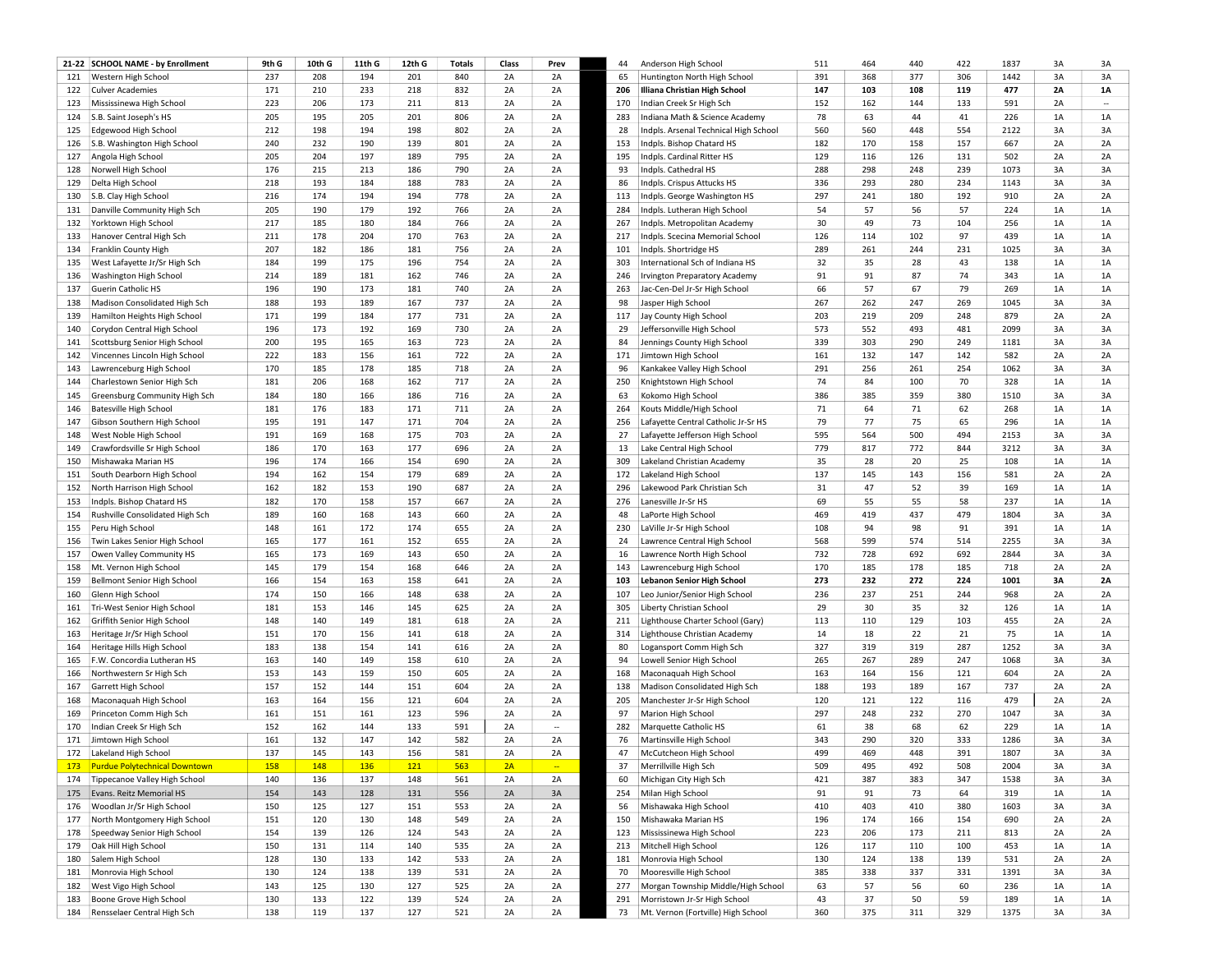|     | 21-22 SCHOOL NAME - by Enrollment   | 9th G | 10th G | 11th G | 12th G | <b>Totals</b> | Class     | Prev      | 44             | Anderson High School                 | 511 | 464 | 440 | 422 | 1837 | 3A | 3A             |
|-----|-------------------------------------|-------|--------|--------|--------|---------------|-----------|-----------|----------------|--------------------------------------|-----|-----|-----|-----|------|----|----------------|
| 185 | <b>Centerville Sr High School</b>   | 138   | 133    | 141    | 108    | 520           | <b>2A</b> | 1A        | 158            | Mt. Vernon High School               | 145 | 179 | 154 | 168 | 646  | 2A | 2A             |
| 186 | Southridge High School              | 144   | 144    | 126    | 103    | 517           | 2A        | 2A        | 313            | <b>MTI School of Knowledge</b>       | 19  | 24  | 18  | 16  | 77   | 1A | $\mathbb{Z}^2$ |
| 187 | Pike Central High Sch               | 147   | 127    | 118    | 120    | 512           | 2A        | 2A        | 221            | Muncie Burris Laboratory School      | 61  | 62  | 152 | 148 | 423  | 1A | 2A             |
| 188 | River Forest Jr-Sr High School      | 129   | 117    | 126    | 139    | 511           | 2A        | 2A        | 66             | Muncie Central High School           | 378 | 374 | 361 | 324 | 1437 | 3A | 3A             |
| 189 | Western Boone Jr-Sr High School     | 136   | 123    | 137    | 115    | 511           | 2A        | 2A        | 57             | Munster High School                  | 373 | 429 | 369 | 409 | 1580 | 3A | 3A             |
| 190 | South Vermillion High School        | 129   | 130    | 127    | 124    | 510           | 2A        | 2A        | 49             | New Albany Senior High School        | 477 | 468 | 438 | 404 | 1787 | 3A | 3A             |
| 191 | <b>Christel House Academy</b>       | 149   | 54     | 150    | 156    | 509           | 2A        | 2A        | 119            | New Castle High Sch                  | 223 | 242 | 204 | 206 | 875  | 2A | 2A             |
| 192 | Benton Central Jr-Sr High Sch       | 119   | 125    | 127    | 137    | 508           | 2A        | 2A        | 95             | New Haven High School                | 305 | 293 | 237 | 229 | 1064 | 3A | 3A             |
| 193 | Brown County High School            | 119   | 139    | 132    | 113    | 503           | 2A        | 2A        | 85             | New Palestine High School            | 304 | 290 | 291 | 282 | 1167 | 3A | 3A             |
| 194 | Bremen Senior High School           | 124   | 117    | 113    | 149    | 503           | 2A        | 2A        | 104            | <b>New Praire High School</b>        | 248 | 247 | 251 | 239 | 985  | 3A | <b>2A</b>      |
| 195 | Indpls. Cardinal Ritter HS          | 129   | 116    | 126    | 131    | 502           | 2A        | 2A        | 11             | Noblesville High School              | 881 | 812 | 767 | 774 | 3234 | 3A | 3A             |
|     |                                     | 124   | 130    | 120    | 122    | 496           | 2A        | 2A        | $\overline{4}$ |                                      | 914 | 936 | 937 | 922 | 3709 | 3A |                |
| 196 | Evans. Mater Dei HS                 |       |        |        |        |               |           |           |                | North Central (Indpls.) High School  |     |     |     |     |      |    | 3A             |
| 197 | <b>Heritage Christian</b>           | 124   | 126    | 128    | 118    | 496           | 2A        | 1A        | 152            | North Harrison High School           | 162 | 182 | 153 | 190 | 687  | 2A | 2A             |
| 198 | Rochester Community High Sch        | 121   | 133    | 134    | 107    | 495           | 2A        | 2A        | 253            | North Judson-San Pierre High Sch     | 82  | 87  | 79  | 75  | 323  | 1A | 1A             |
| 199 | <b>Cascade Senior High School</b>   | 129   | 134    | 106    | 126    | 495           | <b>2A</b> | 1A        | 233            | North Knox High School               | 99  | 109 | 90  | 90  | 388  | 1A | 1A             |
| 200 | Hammond Bishop Noll Institute       | 143   | 136    | 109    | 105    | 493           | 2A        | 2A        | 258            | North Miami Middle/High School       | 66  | 71  | 84  | 66  | 287  | 1A | 1A             |
| 201 | <b>Blackford High School</b>        | 120   | 140    | 115    | 114    | 489           | 2A        | 2A        | 177            | North Montgomery High School         | 151 | 120 | 130 | 148 | 549  | 2A | 2A             |
| 202 | Eastbrook High School               | 138   | 120    | 112    | 119    | 489           | 2A        | 2A        | 214            | North Posey Sr High Sch              | 120 | 105 | 93  | 127 | 445  | 1A | $1A$           |
| 203 | Southmont Sr High School            | 137   | 128    | 123    | 99     | 487           | 2A        | 2A        | 216            | North Putnam Sr High Sch             | 117 | 103 | 108 | 116 | 444  | 1A | 1A             |
| 204 | F.W. Bishop Luers HS                | 132   | 126    | 119    | 104    | 481           | 2A        | 2A        | 261            | North White Jr/Sr High School        | 71  | 76  | 69  | 56  | 272  | 1A | 1A             |
| 205 | Manchester Jr-Sr High School        | 120   | 121    | 122    | 116    | 479           | 2A        | 2A        | 260            | Northeast Dubois High School         | 68  | 70  | 64  | 73  | 275  | 1A | 1A             |
| 206 | Illiana Christian High School       | 147   | 103    | 108    | 119    | 477           | <b>2A</b> | <b>1A</b> | 67             | Northridge High School               | 374 | 340 | 362 | 334 | 1410 | 3A | 3A             |
| 207 | Greencastle Senior High Sch         | 128   | 134    | 105    | 108    | 475           | 2A        | 2A        | 109            | Northview High School                | 243 | 251 | 227 | 234 | 955  | 2A | 3A             |
| 208 | Sullivan High School                | 123   | 136    | 106    | 107    | 472           | 2A        | 2A        | 166            | Northwestern Sr High Sch             | 153 | 143 | 159 | 150 | 605  | 2A | 2A             |
| 209 | <b>Wabash High School</b>           | 126   | 125    | 119    | 101    | 471           | <b>2A</b> | <b>1A</b> | 115            | NorthWood High School                | 231 | 246 | 213 | 198 | 888  | 2A | 2A             |
| 210 | Eastern (Greentown) Jr & Sr HS      | 135   | 108    | 106    | 107    | 456           | 2A        | 2A        | 128            | Norwell High School                  | 176 | 215 | 213 | 186 | 790  | 2A | 2A             |
| 211 | Lighthouse Charter School (Gary)    | 113   | 110    | 129    | 103    | 455           | 2A        | 2A        | 179            | Oak Hill High School                 | 150 | 131 | 114 | 140 | 535  | 2A | 2A             |
|     | 212 Tipton High School              | 114   | 120    | 114    | 106    | 454           | 2A        | 2A        | 292            | <b>Oldenburg Academy</b>             | 44  | 41  | 42  | 52  | 179  | 1A | 1A             |
| 251 | <b>Providence HS</b>                | 87    | 79     | 76     | 85     | 327           | 2A        | 1A        | 301            | Oregon-Davis Jr-Sr High School       | 34  | 39  | 32  | 35  | 140  | 1A | 1A             |
|     | 270   F.W. Canterbury School        | 61    | 66     | 59     | 65     | 251           | 2A        | 2A        | 157            | Owen Valley Community HS             | 165 | 173 | 169 | 143 | 650  | 2A | 2A             |
|     |                                     |       |        |        |        |               |           |           | 237            | Park Tudor School                    | 85  | 115 | 97  | 81  | 378  | 1A | 1A             |
|     | Class 1A (104)                      |       |        |        |        |               |           |           | 68             | Pendleton Heights High School        | 371 | 360 | 329 | 349 | 1409 | 3A | 3A             |
|     |                                     |       |        |        |        |               |           |           |                |                                      |     |     |     |     |      |    |                |
|     |                                     |       |        |        |        |               |           |           |                |                                      |     |     |     |     |      |    |                |
|     | 21-22 SCHOOL NAME - by Enrollment   | 9th G | 10th G | 11th G | 12th G | <b>Totals</b> | Class     | Prev      | 8              | Penn High School                     | 859 | 848 | 852 | 786 | 3345 | 3A | 3A             |
| 213 | Mitchell High School                | 126   | 117    | 110    | 100    | 453           | 1A        | 1A        | 22             | Perry Meridian High School           | 624 | 577 | 588 | 596 | 2385 | 3A | 3A             |
|     | 214 North Posey Sr High Sch         | 120   | 105    | 93     | 127    | 445           | 1A        | 1A        | 155            | Peru High School                     | 148 | 161 | 172 | 174 | 655  | 2A | 2A             |
| 215 | Tell City Jr-Sr High School         | 115   | 100    | 107    | 122    | 444           | 1A        | 1A        | 187            | Pike Central High Sch                | 147 | 127 | 118 | 120 | 512  | 2A | 2A             |
| 216 | North Putnam Sr High Sch            | 117   | 103    | 108    | 116    | 444           | 1A        | 1A        | $\overline{7}$ | Pike High School                     | 862 | 894 | 849 | 782 | 3387 | 3A | 3A             |
| 217 | Indpls. Scecina Memorial School     | 126   | 114    | 102    | 97     | 439           | 1A        | 1A        | 45             | Plainfield High School               | 477 | 424 | 470 | 452 | 1823 | 3A | 3A             |
|     | 218 Wheeler High School             | 95    | 107    | 113    | 122    | 437           | 1A        | 2A        | 92             | Plymouth High School                 | 270 | 302 | 246 | 262 | 1080 | 3A | 3A             |
| 219 | Prairie Heights Sr High Sch         | 113   | 113    | 105    | 101    | 432           | 1A        | 1A        | 23             | Portage High School                  | 564 | 572 | 582 | 560 | 2278 | 3A | 3A             |
| 220 | Switzerland Co Senior High Sch      | 127   | 101    | 100    | 100    | 428           | 1A        | 1A        | 219            | Prairie Heights Sr High Sch          | 113 | 113 | 105 | 101 | 432  | 1A | 1A             |
|     | 221 Muncie Burris Laboratory School | 61    | 62     | 152    | 148    | 423           | 1A        | 2A        | 169            | Princeton Comm High Sch              | 161 | 151 | 161 | 123 | 596  | 2A | 2A             |
| 222 | Delphi Community High School        | 102   | 106    | 107    | 103    | 418           | 1A        | 1A        | 290            | Providence Cristo Rey HS             | 48  | 59  | 45  | 39  | 191  | 1A | 1A             |
| 223 | Central Noble High School           | 104   | 112    | 92     | 109    | 417           | 1A        | 1A        | 251            | <b>Providence HS</b>                 | 87  | 79  | 76  | 85  | 327  | 2A | 1A             |
| 224 | Whitko High School                  | 115   | 96     | 81     | 125    | 417           | 1A        | 1A        | 173            | <b>Purdue Polytechnical Downtown</b> | 158 | 148 | 136 | 121 | 563  | 2A | $\sim$         |
| 225 | Riverside High School               | 99    | 114    | 94     | 102    | 409           | 1A        | 1A        | 184            | Rensselaer Central High Sch          | 138 | 119 | 137 | 127 | 521  | 2A | 2A             |
| 226 | Andrean High School                 | 119   | 105    | 104    | 80     | 408           | 1A        | 1A        | 75             | Richmond High School                 | 356 | 367 | 291 | 313 | 1327 | 3A | 3A             |
|     |                                     |       | 91     | 95     | 92     | 404           |           | 1A        |                | Rising Sun High School               | 60  | 61  |     | 57  | 229  | 1A |                |
| 227 | S.B. Career Academy                 | 126   |        |        |        |               | 1A        |           | 281            |                                      |     |     | 51  |     |      |    | 1A             |
| 228 | Austin High School                  | 111   | 98     | 98     | 87     | 394           | 1A        | 1A        | 188            | River Forest Jr-Sr High School       | 129 | 117 | 126 | 139 | 511  | 2A | 2A             |
| 229 | Union County High School            | 88    | 125    | 95     | 85     | 393           | 1A        | 1A        | 225            | Riverside High School                | 99  | 114 | 94  | 102 | 409  | 1A | 1A             |
| 230 | LaVille Jr-Sr High School           | 108   | 94     | 98     | 91     | 391           | 1A        | 1A        | 198            | Rochester Community High Sch         | 121 | 133 | 134 | 107 | 495  | 2A | 2A             |
| 231 | Westview Jr-Sr High School          | 96    | 94     | 104    | 96     | 390           | 1A        | 1A        | 295            | Rock Creek Community Academy         | 47  | 52  | 43  | 34  | 176  | 1A | 1A             |
|     | 232 Eastside Junior-Senior High Sch | 106   | 92     | 102    | 89     | 389           | 1A        | 1A        | 91             | Roncalli High School                 | 278 | 252 | 261 | 290 | 1081 | 3A | 3A             |
| 233 | North Knox High School              | 99    | 109    | 90     | 90     | 388           | 1A        | 1A        | 262            | Rossville Senior High School         | 69  | 69  | 55  | 78  | 271  | 1A | 1A             |
| 234 | Winamac Community High School       | 103   | 103    | 83     | 98     | 387           | 1A        | 1A        | 154            | Rushville Consolidated High Sch      | 189 | 160 | 168 | 143 | 660  | 2A | 2A             |
| 235 | Forest Park Jr-Sr High Sch          | 107   | 73     | 98     | 107    | 385           | 1A        | $1A$      | 39             | S.B. Adams High School               | 509 | 517 | 466 | 425 | 1917 | 3A | 3A             |
| 236 | South Knox Middle-High School       | 105   | 97     | 93     | 84     | 379           | 1A        | 1A        | 227            | S.B. Career Academy                  | 126 | 91  | 95  | 92  | 404  | 1A | 1A             |
| 237 | Park Tudor School                   | 85    | 115    | 97     | 81     | 378           | 1A        | 1A        | 130            | S.B. Clay High School                | 216 | 174 | 194 | 194 | 778  | 2A | 2A             |
| 238 | Southwestern (Hanover) Middle/Sr HS | 92    | 97     | 90     | 98     | 377           | 1A        | 1A        | 100            | S.B. Riley High School               | 277 | 312 | 225 | 216 | 1030 | 3A | 3A             |
| 239 | South Spencer High School           | 94    | 93     | 90     | 98     | 375           | 1A        | 1A        | 124            | S.B. Saint Joseph's HS               | 205 | 195 | 205 | 201 | 806  | 2A | 2A             |
| 240 | South Ripley High School            | 94    | 86     | 89     | 93     | 362           | 1A        | 1A        | 126            | S.B. Washington High School          | 240 | 232 | 190 | 139 | 801  | 2A | 2A             |
| 241 | Wapahani High School                | 92    | 83     | 102    | 81     | 358           | 1A        | 1A        | 180            | Salem High School                    | 128 | 130 | 133 | 142 | 533  | 2A | 2A             |
| 242 | <b>Hebron High School</b>           | 97    | 95     | 84     | 79     | 355           | $1A$      | $1A$      | 141            | Scottsburg Senior High School        | 200 | 195 | 165 | 163 | 723  | 2A | 2A             |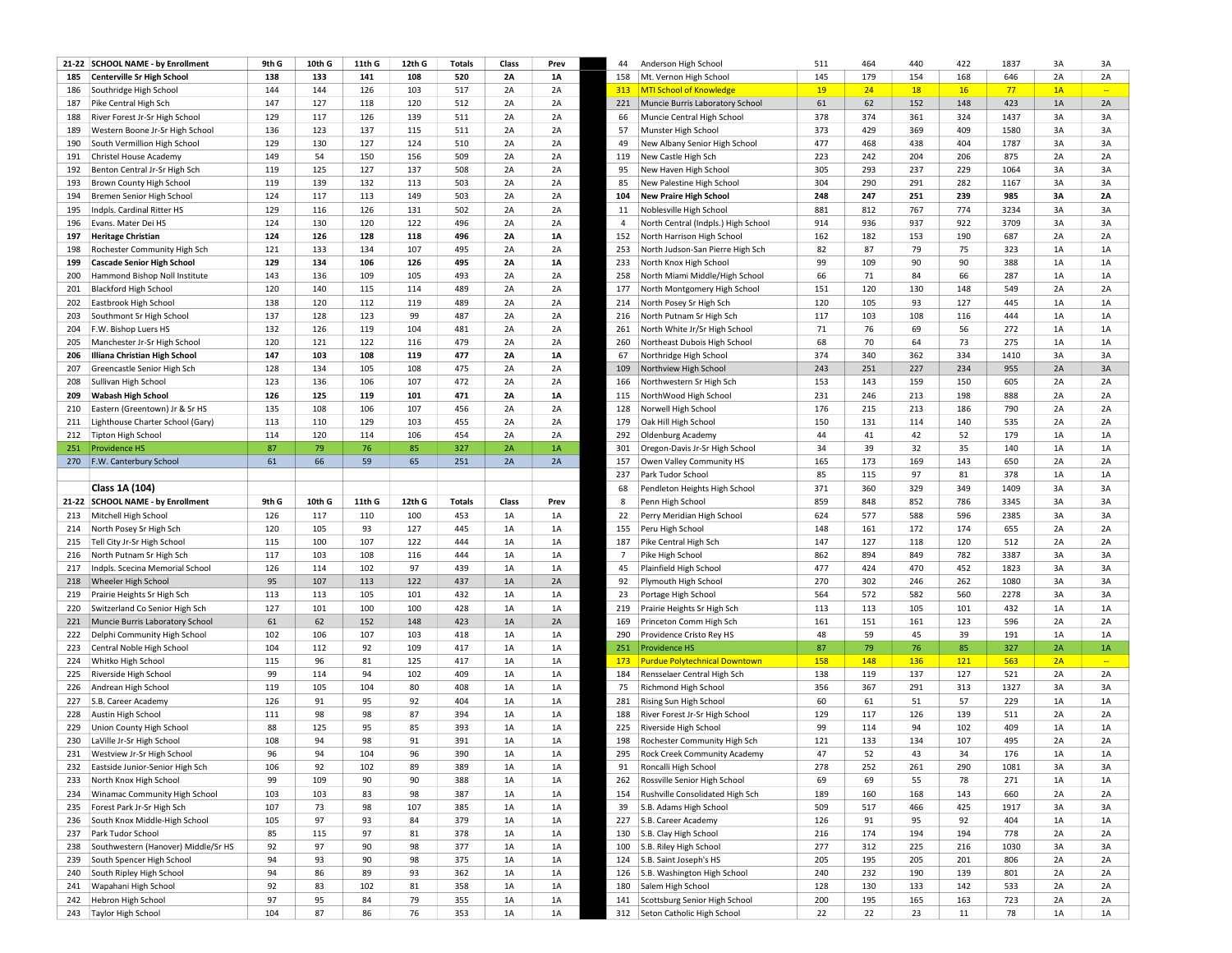|     | 21-22 SCHOOL NAME - by Enrollment      | 9th G | 10th G | 11th G | 12th G | <b>Totals</b> | Class | Prev | 44  | Anderson High School                | 511  | 464 | 440 | 422 | 1837 | 3A | 3A |
|-----|----------------------------------------|-------|--------|--------|--------|---------------|-------|------|-----|-------------------------------------|------|-----|-----|-----|------|----|----|
| 244 | Covenant Christian (Indpls.) HS        | 90    | 77     | 102    | 83     | 352           | 1A    | 1A   | 55  | Seymour Senior High School          | 487  | 388 | 372 | 358 | 1605 | 3A | 3A |
| 245 | University High School of Indiana      | 86    | 86     | 85     | 86     | 343           | 1A    | 1A   | 304 | Shawe Memorial HS                   | 30   | 37  | 41  | 19  | 127  | 1A | 1A |
| 246 | Irvington Preparatory Academy          | 91    | 91     | 87     | 74     | 343           | 1A    | 1A   | 87  | Shelbyville Sr High Sch             | 315  | 289 | 285 | 244 | 1133 | 3A | 3A |
| 247 | South Adams High School                | 78    | 92     | 79     | 88     | 337           | 1A    | 1A   | 249 | Sheridan High School                | 79   | 80  | 82  | 88  | 329  | 1A | 1A |
| 248 | Carroll (Flora) Jr-Sr High Sch         | 95    | 90     | 91     | 61     | 337           | 1A    | 1A   | 287 | Shoals Comm Jr-Sr High Sch          | 48   | 66  | 40  | 53  | 207  | 1A | 1A |
| 249 | Sheridan High School                   | 79    | 80     | 82     | 88     | 329           | 1A    | 1A   | 112 | Silver Creek High School            | 247  | 246 | 218 | 202 | 913  | 2A | 2A |
| 250 | Knightstown High School                | 74    | 84     | 100    | 70     | 328           | 1A    | 1A   | 247 | South Adams High School             | 78   | 92  | 79  | 88  | 337  | 1A | 1A |
| 252 | Hauser Jr-Sr High School               | 87    | 69     | 87     | 84     | 327           | 1A    | 1A   | 151 | South Dearborn High School          | 194  | 162 | 154 | 179 | 689  | 2A | 2A |
| 253 | North Judson-San Pierre High Sch       | 82    | 87     | 79     | 75     | 323           | 1A    | 1A   | 236 | South Knox Middle-High School       | 105  | 97  | 93  | 84  | 379  | 1A | 1A |
| 254 | Milan High School                      | 91    | 91     | 73     | 64     | 319           | 1A    | 1A   | 240 | South Ripley High School            | 94   | 86  | 89  | 93  | 362  | 1A | 1A |
| 255 | Henryville Jr & Sr High Sch            | 69    | 82     | 78     | 70     | 299           | 1A    | 1A   | 239 | South Spencer High School           | 94   | 93  | 90  | 98  | 375  | 1A | 1A |
| 256 | Lafayette Central Catholic Jr-Sr HS    | 79    | 77     | 75     | 65     | 296           | 1A    | 1A   | 190 | South Vermillion High School        | 129  | 130 | 127 | 124 | 510  | 2A | 2A |
| 257 | Covington Community High Sch           | 75    | 66     | 74     | 79     | 294           | 1A    | 1A   | 203 | Southmont Sr High School            | 137  | 128 | 123 | 99  | 487  | 2A | 2A |
| 258 | North Miami Middle/High School         | 66    | 71     | 84     | 66     | 287           | 1A    | 1A   | 21  | Southport High School               | 650  | 606 | 582 | 553 | 2391 | 3A | 3A |
| 259 | Hammond Acad. Of Sci. & Tech.          | 83    | 76     | 67     | 53     | 279           | 1A    | 1A   | 186 | Southridge High School              | 144  | 144 | 126 | 103 | 517  | 2A | 2A |
| 260 | Northeast Dubois High School           | 68    | 70     | 64     | 73     | 275           | 1A    | 1A   | 238 | Southwestern (Hanover) Middle/Sr HS | 92   | 97  | 90  | 98  | 377  | 1A | 1A |
| 261 | North White Jr/Sr High School          | 71    | 76     | 69     | 56     | 272           | 1A    | 1A   | 294 | Southwestern (Shelby) High School   | 45   | 45  | 49  | 37  | 176  | 1A | 1A |
| 262 | Rossville Senior High School           | 69    | 69     | 55     | 78     | 271           | 1A    | 1A   | 178 | Speedway Senior High School         | 154  | 139 | 126 | 124 | 543  | 2A | 2A |
| 263 | Jac-Cen-Del Jr-Sr High School          | 66    | 57     | 67     | 79     | 269           | 1A    | 1A   | 208 | Sullivan High School                | 123  | 136 | 106 | 107 | 472  | 2A | 2A |
| 264 | Kouts Middle/High School               | 71    | 64     | 71     | 62     | 268           | 1A    | 1A   | 220 | Switzerland Co Senior High Sch      | 127  | 101 | 100 | 100 | 428  | 1A | 1A |
| 265 | Westville High School                  | 67    | 74     | 59     | 67     | 267           | 1A    | 1A   | 243 | Taylor High School                  | 104  | 87  | 86  | 76  | 353  | 1A | 1A |
| 266 | Washington Twp Middle/High School      | 76    | 53     | 72     | 63     | 264           | 1A    | 1A   | 215 | Tell City Jr-Sr High School         | 115  | 100 | 107 | 122 | 444  | 1A | 1A |
| 267 | Indpls. Metropolitan Academy           | 30    | 49     | 73     | 104    | 256           | 1A    | 1A   | 58  | Terre Haute North Vigo High Sch     | 414  | 409 | 403 | 349 | 1575 | 3A | 3A |
|     |                                        | 87    | 61     | 52     | 56     | 256           | 1A    | 1A   | 54  |                                     | 476  | 429 | 397 | 349 | 1651 | 3A | 3A |
| 268 | Victory College Prep                   | 64    | 62     | 70     | 59     | 255           |       |      |     | Terre Haute South Vigo High Sch     | 70   |     | 52  | 44  | 219  | 1A | 1A |
| 269 | Culver Community High Sch              |       |        |        |        |               | 1A    | 1A   | 286 | <b>Tindley Accelerated Sch</b>      |      | 53  |     |     |      |    |    |
| 271 | F.W. Blackhawk Christian Jr-Sr HS      | 71    | 51     | 65     | 58     | 245           | 1A    | 1A   | 174 | Tippecanoe Valley High School       | 140  | 136 | 137 | 148 | 561  | 2A | 2A |
|     | 272 Bloomfield Jr-Sr High School       | 67    | 62     | 52     | 63     | 244           | 1A    | 1A   | 212 | Tipton High School                  | 114  | 120 | 114 | 106 | 454  | 2A | 2A |
| 273 | Christian Academy of Indiana           | 85    | 51     | 49     | 57     | 242           | 1A    | 1A   | 307 | Traders Point Christian Academy     | 31   | 25  | 34  | 34  | 124  | 1A | 1A |
| 274 | Anderson Preparatory Academy           | 78    | 72     | 43     | 48     | 241           | 1A    | 1A   | 279 | Tri Central Middle-High School      | 63   | 61  | 53  | 56  | 233  | 1A | 1A |
| 275 | White River Valley Jr/Sr High Sch      | 66    | 58     | 47     | 68     | 239           | 1A    | 1A   | 300 | <b>Trinity Lutheran HS</b>          | 41   | 35  | 26  | 44  | 146  | 1A | 1A |
| 276 | Lanesville Jr-Sr HS                    | 69    | 55     | 55     | 58     | 237           | 1A    | 1A   | 308 | Trinity School at Greenlawn         | 28   | 34  | 28  | 29  | 119  | 1A | 1A |
| 277 | Morgan Township Middle/High School     | 63    | 57     | 56     | 60     | 236           | 1A    | 1A   | 161 | Tri-West Senior High School         | 181  | 153 | 146 | 145 | 625  | 2A | 2A |
| 278 | Caston Jr-Sr High Sch                  | 56    | 59     | 64     | 55     | 234           | 1A    | 1A   | 156 | Twin Lakes Senior High School       | 165  | 177 | 161 | 152 | 655  | 2A | 2A |
| 279 | Tri Central Middle-High School         | 63    | 61     | 53     | 56     | 233           | 1A    | 1A   | 229 | Union County High School            | 88   | 125 | 95  | 85  | 393  | 1A | 1A |
| 280 | Faith Christian School                 | 60    | 73     | 46     | 53     | 232           | 1A    | 1A   | 245 | University High School of Indiana   | 86   | 86  | 85  | 86  | 343  | 1A | 1A |
| 281 | Rising Sun High School                 | 60    | 61     | 51     | 57     | 229           | 1A    | 1A   | 33  | Valparaiso High School              | 539  | 573 | 475 | 486 | 2073 | 3A | 3A |
| 282 | Marquette Catholic HS                  | 61    | 38     | 68     | 62     | 229           | 1A    | 1A   | 268 | Victory College Prep                | 87   | 61  | 52  | 56  | 256  | 1A | 1A |
| 283 | Indiana Math & Science Academy         | 78    | 63     | 44     | 41     | 226           | 1A    | 1A   | 142 | Vincennes Lincoln High School       | 222  | 183 | 156 | 161 | 722  | 2A | 2A |
| 284 | Indpls. Lutheran High School           | 54    | 57     | 56     | 57     | 224           | 1A    | 1A   | 316 | Vincennes Rivet Middle & HS         | 20   | 24  | 11  | 13  | 68   | 1A | 1A |
| 285 | Wood Memorial High                     | 53    | 55     | 58     | 54     | 220           | 1A    | 1A   | 209 | <b>Wabash High School</b>           | 126  | 125 | 119 | 101 | 471  | 2A | 1A |
| 286 | <b>Tindley Accelerated Sch</b>         | 70    | 53     | 52     | 44     | 219           | 1A    | 1A   | 298 | Waldron Jr-Sr High School           | 45   | 47  | 37  | 32  | 161  | 1A | 1A |
| 287 | Shoals Comm Jr-Sr High Sch             | 48    | 66     | 40     | 53     | 207           | 1A    | 1A   | 241 | Wapahani High School                | 92   | 83  | 102 | 81  | 358  | 1A | 1A |
| 288 | Dugger Union                           | 45    | 56     | 48     | 44     | 193           | 1A    | 1A   | 3   | Warren Central High School          | 1005 | 970 | 949 | 944 | 3868 | 3A | 3A |
| 289 | Argos Comm Jr-Sr High School           | 44    | 43     | 47     | 58     | 192           | 1A    | 1A   | 30  | <b>Warsaw Community HS</b>          | 557  | 551 | 499 | 489 | 2096 | 3A | 3A |
| 290 | Providence Cristo Rey HS               | 48    | 59     | 45     | 39     | 191           | 1A    | 1A   | 315 | Washington Catholic Mid/HS          | 15   | 20  | 22  | 17  | 74   | 1A | 1A |
| 291 | Morristown Jr-Sr High School           | 43    | 37     | 50     | 59     | 189           | 1A    | 1A   | 136 | Washington High School              | 214  | 189 | 181 | 162 | 746  | 2A | 2A |
|     | 292 Oldenburg Academy                  | 44    | 41     | 42     | 52     | 179           | 1A    | 1A   | 266 | Washington Twp Middle/High School   | 76   | 53  | 72  | 63  | 264  | 1A | 1A |
| 293 | Evans. Christian School                | 52    | 41     | 43     | 41     | 177           | 1A    | 1A   | 110 | Wawasee High School                 | 238  | 259 | 215 | 236 | 948  | 2A | 2A |
| 294 | Southwestern (Shelby) High School      | 45    | 45     | 49     | 37     | 176           | 1A    | 1A   | 135 | West Lafayette Jr/Sr High Sch       | 184  | 199 | 175 | 196 | 754  | 2A | 2A |
| 295 | Rock Creek Community Academy           | 47    | 52     | 43     | 34     | 176           | 1A    | 1A   | 148 | West Noble High School              | 191  | 169 | 168 | 175 | 703  | 2A | 2A |
| 296 | Lakewood Park Christian Sch            | 31    | 47     | 52     | 39     | 169           | 1A    | 1A   | 182 | West Vigo High School               | 143  | 125 | 130 | 127 | 525  | 2A | 2A |
| 297 | Greenwood Christian Academy            | 48    | 52     | 43     | 23     | 166           | 1A    | 1A   | 189 | Western Boone Jr-Sr High School     | 136  | 123 | 137 | 115 | 511  | 2A | 2A |
| 298 | Waldron Jr-Sr High School              | 45    | 47     | 37     | 32     | 161           | 1A    | 1A   | 121 | Western High School                 | 237  | 208 | 194 | 201 | 840  | 2A | 2A |
| 299 | Elkhart Christian Academy              | 34    | 38     | 36     | 40     | 148           | 1A    | 1A   | 18  | Westfield High School               | 675  | 644 | 629 | 679 | 2627 | 3A | 3A |
| 300 | <b>Trinity Lutheran HS</b>             | 41    | 35     | 26     | 44     | 146           | 1A    | 1A   | 231 | Westview Jr-Sr High School          | 96   | 94  | 104 | 96  | 390  | 1A | 1A |
| 301 | Oregon-Davis Jr-Sr High School         | 34    | 39     | 32     | 35     | 140           | 1A    | 1A   | 265 | Westville High School               | 67   | 74  | 59  | 67  | 267  | 1A | 1A |
| 302 | Hamilton Community High School         | 35    | 30     | 41     | 34     | 140           | 1A    | 1A   | 218 | Wheeler High School                 | 95   | 107 | 113 | 122 | 437  | 1A | 2A |
| 303 | International Sch of Indiana HS        | 32    | 35     | 28     | 43     | 138           | 1A    | 1A   | 275 | White River Valley Jr/Sr High Sch   | 66   | 58  | 47  | 68  | 239  | 1A | 1A |
| 304 | Shawe Memorial HS                      | 30    | 37     | 41     | 19     | 127           | 1A    | 1A   | 35  | Whiteland Community High Sch        | 523  | 508 | 482 | 508 | 2021 | 3A | 3A |
| 305 | Liberty Christian School               | 29    | 30     | 35     | 32     | 126           | 1A    | 1A   | 224 | Whitko High School                  | 115  | 96  | 81  | 125 | 417  | 1A | 1A |
| 306 | Bethany Christian School               | 28    | 35     | 32     | 29     | 124           | 1A    | 1A   | 234 | Winamac Community High School       | 103  | 103 | 83  | 98  | 387  | 1A | 1A |
| 307 | <b>Traders Point Christian Academy</b> | 31    | 25     | 34     | 34     | 124           | 1A    | 1A   | 285 | Wood Memorial High                  | 53   | 55  | 58  | 54  | 220  | 1A | 1A |
| 308 | Trinity School at Greenlawn            | 28    | 34     | 28     | 29     | 119           | 1A    | 1A   | 176 | Woodlan Jr/Sr High School           | 150  | 125 | 127 | 151 | 553  | 2A | 2A |
|     | 309 Lakeland Christian Academy         | 35    | 28     | 20     | 25     | 108           | 1A    | 1A   | 132 | Yorktown High School                | 217  | 185 | 180 | 184 | 766  | 2A | 2A |
|     |                                        |       |        |        |        |               |       |      |     |                                     |      |     |     |     |      |    |    |